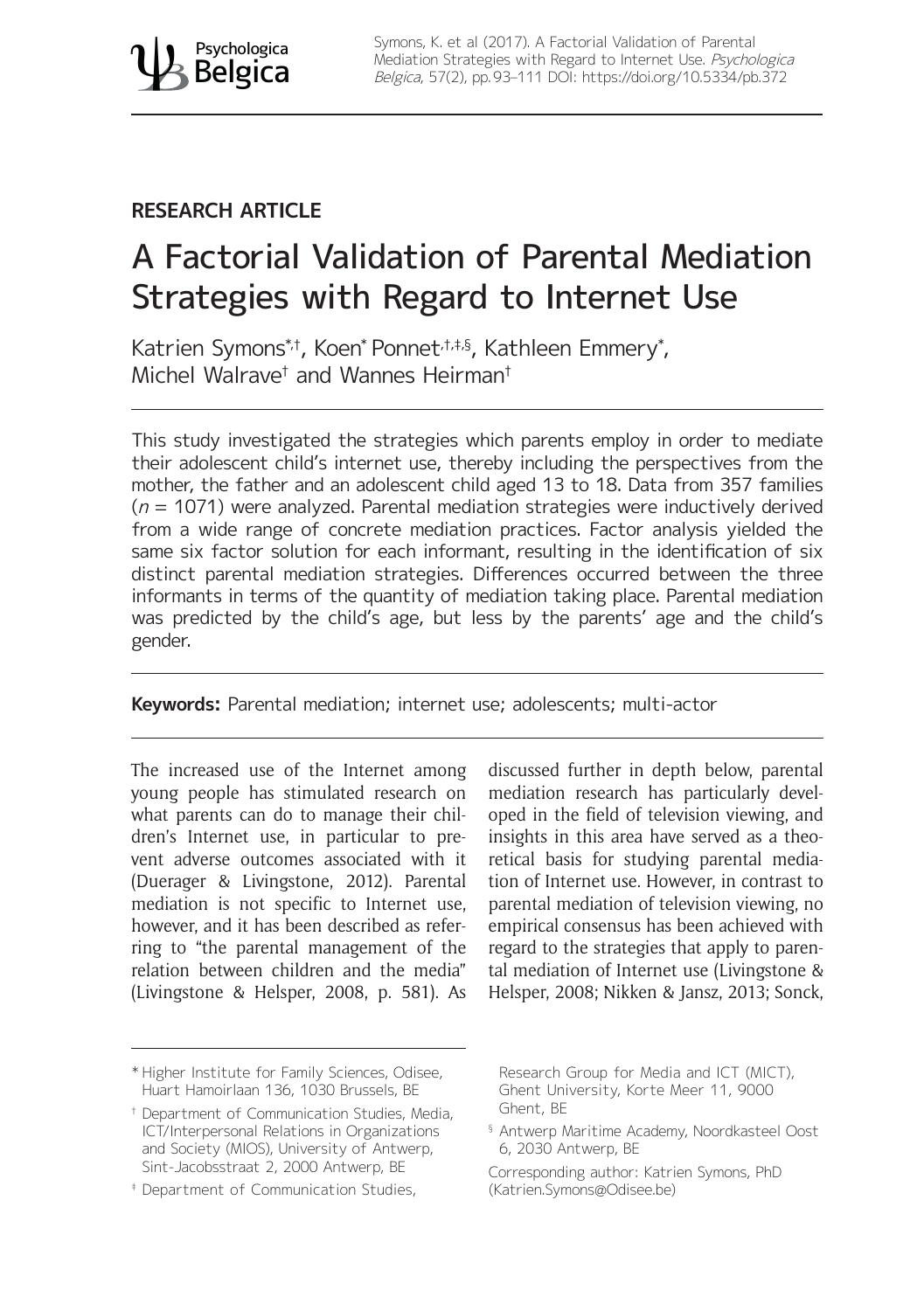Nikken, & de Haan, 2013). Furthermore, over the past decade, Internet use among young people has continued to evolve in terms of access, usage, and risks (Hasebrink, 2014; Madden et al., 2013; Pew Research Center, 2016). It can be expected that parents have adapted their Internet parenting practices accordingly, so new research into parental mediation strategies that apply to Internet use is warranted.

The present study contributes to the empirical understanding of how parents currently mediate their children's Internet use. Concretely, parental mediation strategies are distinguished in an inductive manner, departing from a wide range of parental mediation practices. A multi-actor approach is applied, taking into account reports from adolescents between the ages of 13 and 18, as well as both their mother and father. As discussed in depth below, former studies on the identification of Internet mediation strategies tended to include only one parent, usually the mother. Applying a multi-actor approach allows for taking into account discrepancies between the reports from the different actors and therefore improves the robustness of the findings. Finally, attention goes to differences in parental mediation according to the children's and parents' demographic characteristics.

## **Theoretical Background**

**Identifying Parental Mediation Strategies** Studies on parental mediation of children's Internet use have heavily drawn from the well-established literature on parental mediation of television viewing. Thereby, parental mediation is defined as a "higher order construct" (Nathanson, 2001a, p. 119) considering the wide range of specific behaviors it may refer to. These behaviors can be grouped under a limited number of dimensions, however, commonly referred to as parental mediation styles or parental mediation strategies (e.g., Valkenburg, Krcmar, Peeters, & Marseille, 1999). To achieve an unambiguous identification of the styles or strategies that make up parental mediation, an inductive research approach is required whereby a wide range of possible mediation behaviors are grouped into a smaller number of internally consistent categories. Following such an approach, Valkenburg, Krcmar, Peeters, and Marseille (1999) achieved a classification of parental mediation styles in the area of television viewing. Their classification was based on parents' reports on their engagement in a range of 30 mediation practices with reference to the television viewing of a child aged 5 to 12. By means of factor analysis, three factors were identified, which covered the following mediation styles: active mediation, referring to talking with children about television; restrictive mediation, referring to setting rules about children's television viewing (how much, when, and which types of television can be viewed); and coviewing, referring to watching television with the child regardless of any communication taking place. The three-dimensional conceptualization of parental mediation of television viewing is widely accepted and applied (Nathanson, 2001b; Schofield Clark, 2011).

In order to manage their children's Internet use, parents may engage in practices that are comparable to the mediation of television viewing. In addition, new practices have emerged that are Internet-specific. As such, blocking and filtering software have become available, which parents can use to manage their child's access to certain Internet content (Lenhart & Madden, 2007; Mitchell, Finkelhor, & Wolak, 2005). These practices have been grouped under a new mediation strategy labelled technical mediation (Eastin, Greenberg, & Hofschire, 2006). As technology advanced, the range of practices that fall under this type of mediation extended to include, for example, the use of software to monitor online behavior or to limit Internet access (Nikken & Jansz, 2013). Another type of Internet-specific practices that became included in parental mediation research are practices to monitor the child's activities after use, for example, by looking into the pages that were visited or by reading personal messages (Lenhart & Madden, 2007; Liau, Khoo, & Hwa Ang, 2008). Parallel to the literature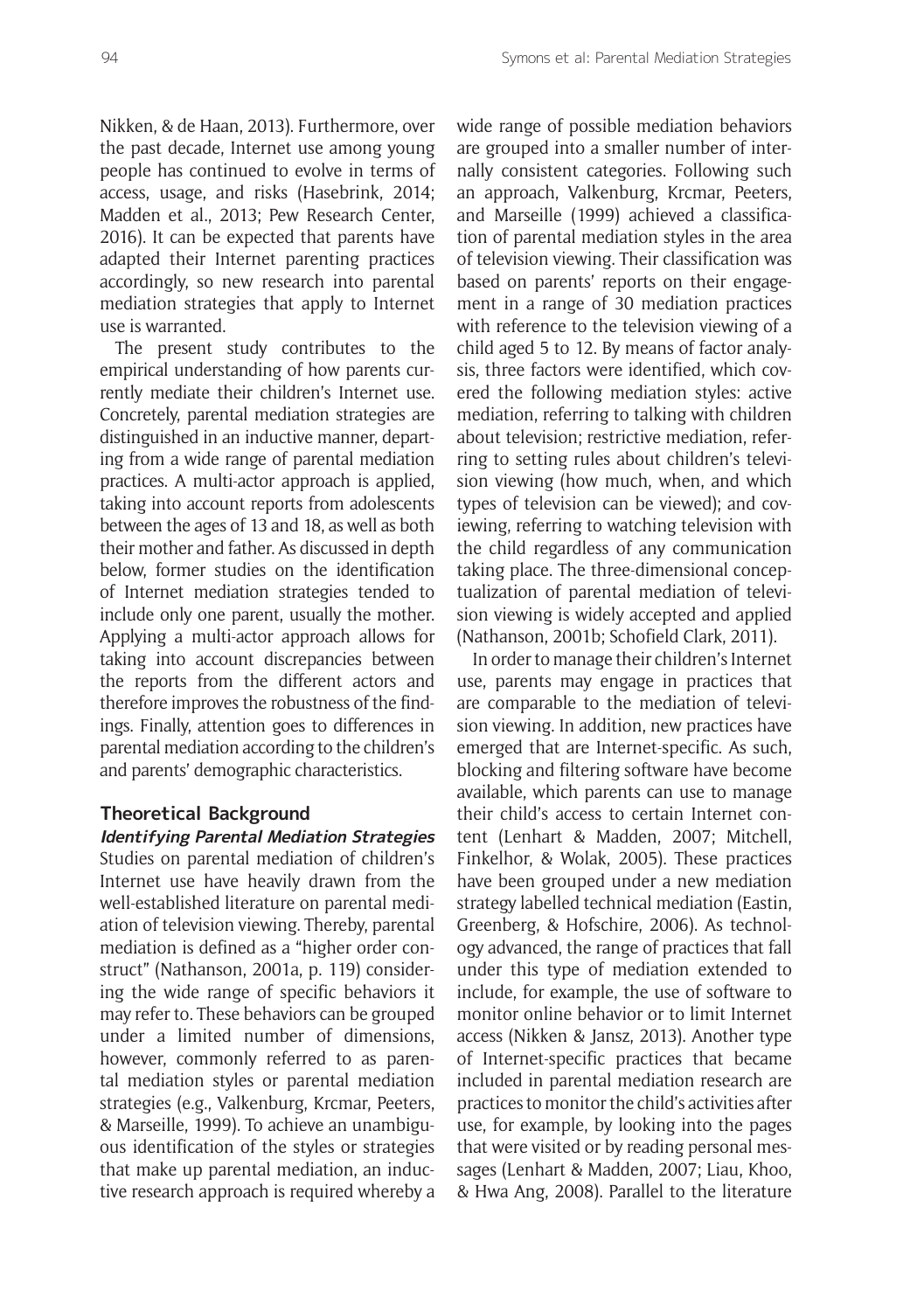on parental mediation of television viewing, variations exist in the way in which parental mediation of Internet use is conceptualized. Studies differ in the kind of mediation strategies that are included, as well as in the specific practices that are used to measure these strategies. In order to come to an unambiguous understanding of the parental mediation strategies that apply to Internet use, an inductive research approach is required. To the best of our knowledge, three such studies have investigated how a variety of parenting practices are grouped into aggregated parental mediation strategies.

The first study was conducted by Livingstone and Helsper (2008) and made use of data gathered among 9- to 17-yearolds, as well as one of their parents. The identification of parental mediation strategies was based on the parents' reports on their engagement in 24 mediation practices. Factor analysis yielded a four-factor solution, distinguishing the following strategies: active co-use, interaction restrictions, technical restrictions, and monitoring. Active couse refers to practices that cover both active mediation and co-use. Thus, in contrast to what was found for television viewing, these types of practices did not load on separate factors. The authors suggest that co-using the Internet by definition implies discussing the content, and therefore, both strategies become indistinguishable. Active co-use was the most popular parental mediation strategy. Interaction restrictions refer to rules regarding online interactions, such as using instant messaging and e-mail. Important limitations to the Livingstone and Helsper study were that some items cross-loaded on different factors, and not all the items theoretically fit the factors they were loading. Therefore, the four identified strategies were not entirely consistent.

The second study was conducted by Sonck, Nikken and de Haan (2013) and made use of data that were gathered among children aged 9 to 16, as well as one of their parents. Both the child and the parent were asked to indicate for the same 25 mediation practices whether these applied to them. The authors argued that, in order to be identified as a separate mediation strategy, it should come out as a factor for both the parent report and the child report. Following this approach, four mediation strategies were identified based on factor analysis. Two of these, monitoring and technical mediation, overlap with the strategies identified by Livingstone and Helsper (2008). A third strategy, restrictive content mediation, refers to restrictions in relation to all sorts of online activities, including using a social network profile, watching video clips online, using instant messaging, and downloading music or films. Giving out personal information and uploading media content did not, however, load on this factor in a consistent manner. Thus, the restrictions that came out as a separate factor in this study are distinct from what were identified as interaction restrictions by Livingstone and Helsper (2008). The fourth factor that was identified was active safety mediation, labelled as such because it refers to parents discussing practices to enhance online safety. Unlike what was found by Livingstone and Helsper, active co-use could not be identified as a distinct strategy. With regard to these items (e.g., talking about what the child does online, or doing shared activities online), children and their parents held incongruent perspectives, leading the authors to conclude that active co-use did not represent a distinct strategy.

The third study was conducted by Nikken and Jansz (2013), who made use of data gathered from one parent of a child aged 2 to 12. Factor analysis on 20 mediation items yielded a five-factor solution, referring to clearly distinct mediation strategies. The first three strategies—active mediation, couse, and restrictive mediation—overlap with the three traditional mediation strategies as identified in the field of television viewing by Valkenburg et al. (1999). This overlap could be related to the fact that both studies used reports from parents with a young child, whereas the two studies discussed above were based on practices with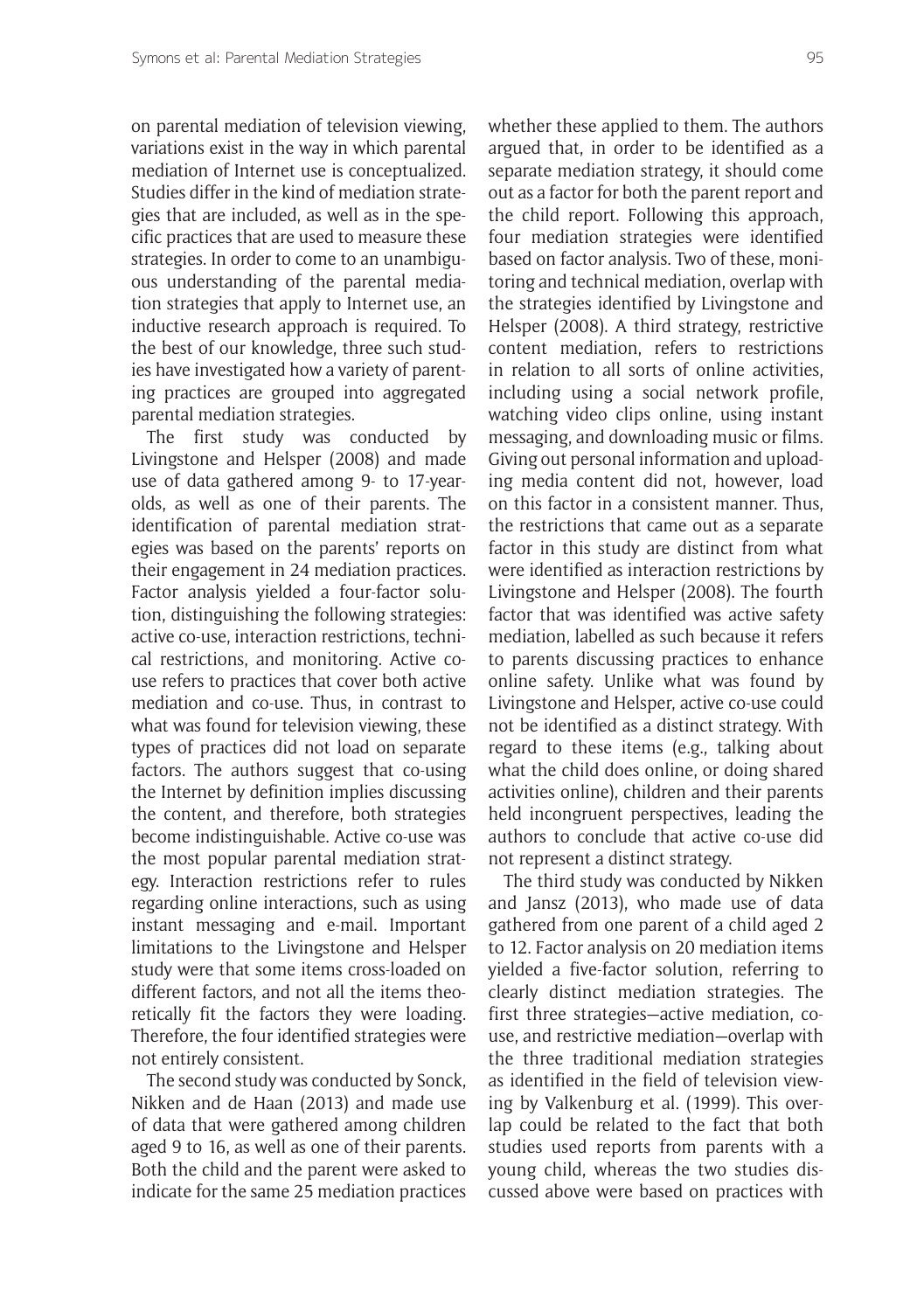adolescents. Restrictive mediation was divided into two subtypes, namely restrictions on general access (when/how long the child can use the Internet, and suitability of certain games) and restrictions on specific content (e.g., what can be downloaded or bought online), which is different from what was found by Valkenburg et al. (1999). A fifth and entirely new strategy was supervision, referring to being around or nearby when the child is online. Supervision was also the most popular type of mediation. Items referring to monitoring did not load on a separate factor, implying that in this age category, monitoring is not a separate mediation strategy. The study did not identify interaction restrictions as a separate strategy, which could be due to the absence of applicable items included in the factor analysis. Interaction restriction practices might also be less relevant for younger children because they access social network sites to a lesser extent compared to older children (Houghton et al., 2015). Items referring to technical mediation were not included in the factor analysis.

To summarize, the studies cited above demonstrate that the traditional, threedimensional understanding of parental mediation is inaccurate with regard to Internet use. They did not, however, come to a definite conclusion with regard to the strategies that can be distinguished. The studies support the identification of technical mediation as a stand-alone strategy. Also, active mediation and restrictive mediation emerged as separate strategies across the different studies, albeit in different versions. Monitoring only came out as a distinct strategy in the older age group, while co-use and supervision only came out as separate strategies in the younger age group. A shortcoming of these studies is that they did not include the perspectives of all family members involved. As discussed in the next section, there is a need to identify both parents' perspectives as well as the child's in order to come to a full understanding of parental mediation.

**Including Different Actors' Perspectives** It can be argued that the identification of mediation strategies from a multi-actor approach yields more robust results compared to studies that only include the perspective of one actor. Particularly, discrepancies between parents and their children in reports on mediation have been established in the literature. For example, a study on parental mediation practices with regard to overall media use found that parents are more inclined than children to indicate that certain rules apply (Livingstone, 2007). Parent-child discrepancies have also been found with regard to rules concerning specific Internet activities (Livingstone & Bober, 2004; Wang, Bianchi, & Raley, 2005) and with regard to parental monitoring activities, supervision, and communication (Liau et al., 2008). There are indications, however, that the parent-child discrepancies mostly refer to the amount of mediation taking place rather than to the types of mediation that apply to Internet use. In the study by Sonck et al. (2013), the same four mediation strategies were identified based on the child report and parent report, and inconsistent factor loadings between groups only emerged for a select set of items. Furthermore, they found that children consistently reported less mediation as compared to their parents, but both agreed that active mediation was the most commonly applied strategy, followed by monitoring. Also, a study on parental mediation of video gaming came to similar conclusions. Children consistently reported less mediation than their parents, while in relative terms, children and parents did agree on which mediation strategy was most commonly applied (namely restrictive mediation; Nikken & Jansz, 2006). When it comes to reports on the amount of mediation, girls typically report receiving more mediation as compared to boys, although research results are not entirely consistent (Álvarez, Torres, Rodríguez, Padilla, & Rodrigo, 2013; Livingstone, Kalmus, & Talves, 2014; Wang et al., 2005). The clearest predictor of parental mediation on the level of the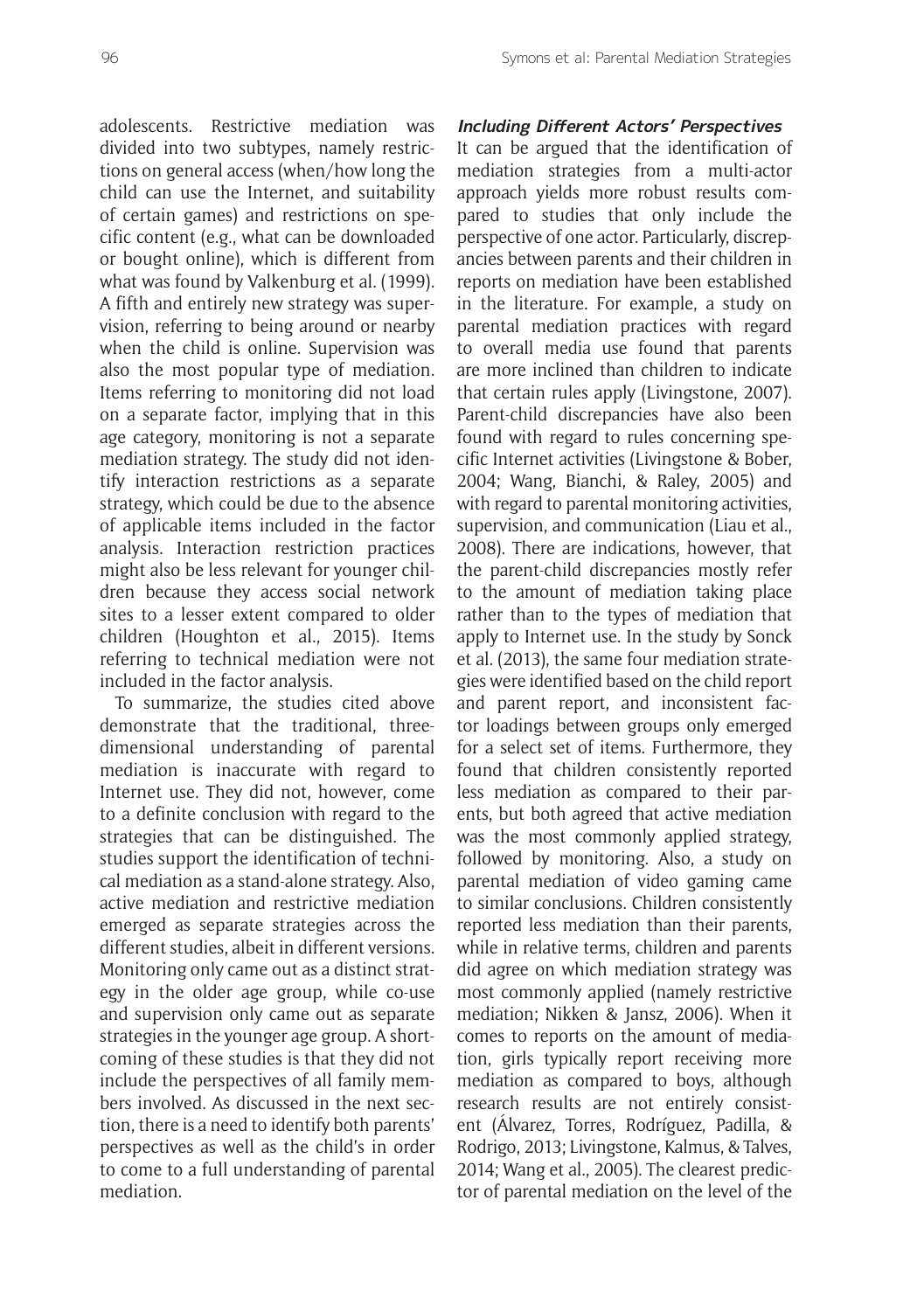child is the child's age. Parental mediation declines as the child grows older (Álvarez et al., 2013). More specifically, parents decrease their monitoring and restrictive mediation as the child gets older (Padilla-Walker, Coyne, Fraser, Dyer, & Yorgason, 2012; Sonck et al., 2013).

So far, no study has been conducted in which the identification of parental mediation strategies is based on the perspective of both parents. It is plausible, however, that strategies identified based on mothers' reports will yield different results as compared to findings based on fathers' reports. Research suggests that—in Western countries—fathers are less involved in parenting than mothers. While fathers' involvement has increased over the second half of the 20th century (Bianchi, 2000), mothers still spend more time with their children and take on more responsibilities in the childrearing compared to fathers (Phares, Fields, & Kamboukos, 2009). Also, when it comes to parental mediation of children's Internet use, mothers are more engaged than fathers. For example, the Internet parenting style of mothers shows more elements of parental control (referring, e.g., to supervision and setting restrictions) as well as parental warmth (referring to support and communication) compared to fathers (Valcke, Bonte, De Wever, & Rots, 2010). A study in the UK with regard to the regulation of media use in general found that children perceive mothers to be more restrictive than fathers. Nevertheless, mothers' and fathers' accounts of regulatory practices were similar, apart from mothers being more likely to restrict the child's use of the telephone (Livingstone, 2007).

## **The present Study**

Based on the literature, three research goals were formulated. The first goal was to identify the parental mediation strategies in the field of Internet use by testing how a range of parental mediation practices as reported by the mother, the father, and the child group onto higher order mediation strategies. The second goal was to understand discrepancies in the amount of mediation taking place as reported by both the parents and the child. The third goal was to investigate the extent to which parents' age and gender, as well as the child's age and gender, are predictive for parental mediation. The study focuses on parental mediation of adolescents aged 13 to 18.

## **Method**

#### **Participants and Procedure**

A multi-actor approach of data collection was used, following the procedure outlined in the relationship between mothers, fathers, and children (RMFC) study (Ponnet, 2014; Ponnet & Wouters, 2014). Two-parent families were recruited in order to obtain a report from the mother, the father, and a child in the age group of 13 to 18 years old. In the case of newly composed families, it was requested that both partners had shared the same house for at least three years prior to the survey. This was done in order to ensure that the bond between the non-biological parent or caregiver and the child was sufficiently established. If there was more than one child in the family between 13 and 18 years old, the parents were asked to keep one specific child in mind when completing the questionnaire. Given the high rate of nonresponse associated with the collection of multi-actor data (Kalmijn & Liefbroer, 2011), the study employed a non-probabilistic sampling design.

Families were recruited with assistance from undergraduate students from the higher education institution where the researchers are based. Each recruited family received an envelope containing the three questionnaires for the participating family members, along with a plain-language statement and a written informed-consent form. The first page of the questionnaire instructed the target participants to complete the booklets individually and not to discuss the content of the questionnaire with one another. In order to protect the respondents' privacy, separate envelopes were provided that could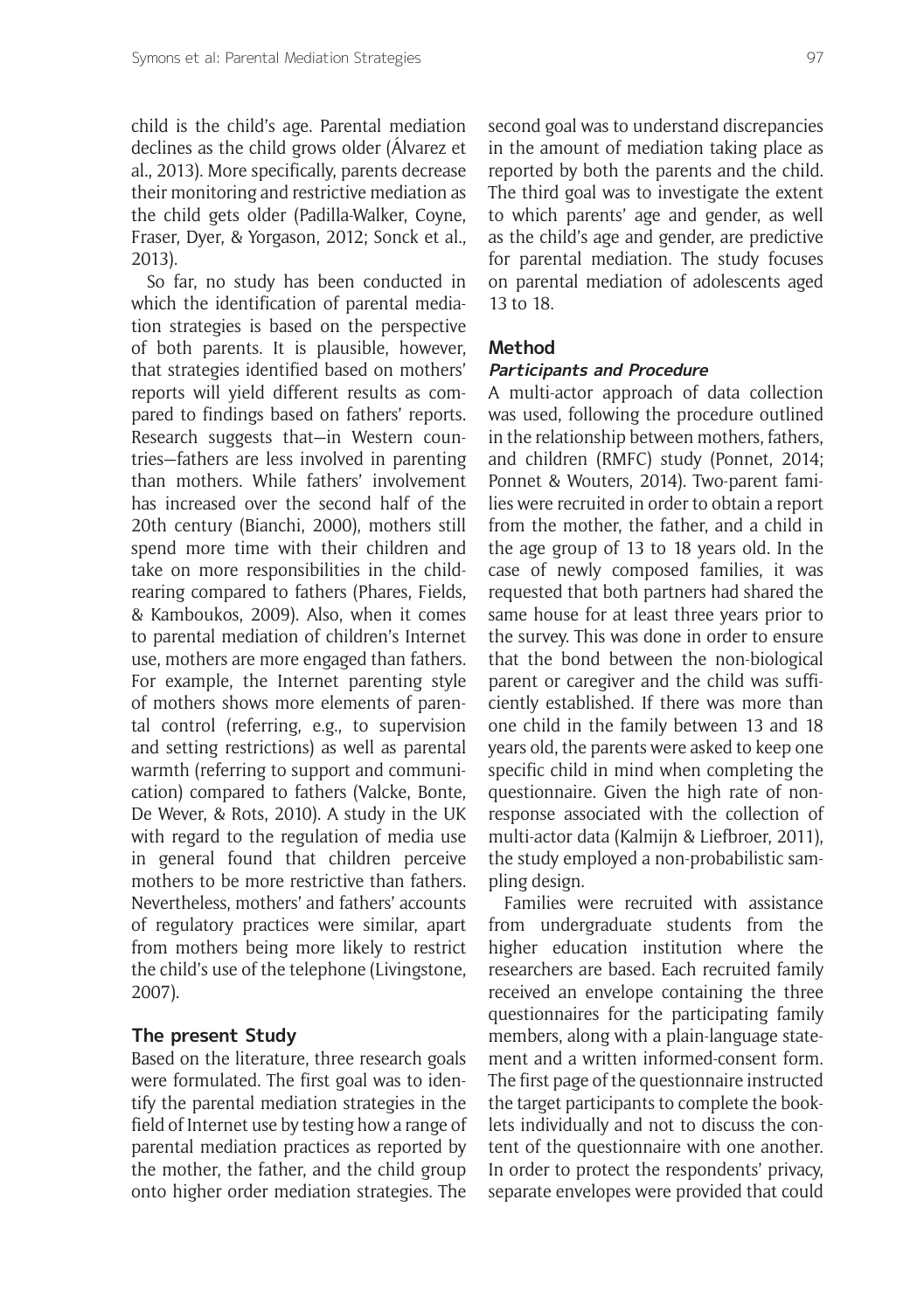be sealed and used for each completed questionnaire. After completion, the three questionnaires were sent back by regular mail, for which a (stamped) envelope was provided. Data were gathered between December 2015 and February 2016. In total, 365 triads were achieved, of which 357 were retained after data cleaning. The study protocol was approved by the ethics committee of Antwerp University.

#### **Measures**

**Demographic characteristics.** The children's ages ranged from 13 to 18 (*M* = 15.73; *SD* = 1.50), the mothers' ages ranged from 31 to 59 (*M* = 44.19; *SD* = 4.72), and the fathers' ages ranged from 31 to 70 (*M* = 46.67; *SD* = 5.65). For children, gender was also included (54.9% female).

**Parental mediation practices.** The parent and child questionnaires contained the same set of questions referring to parental mediation practices. A list of 19 practices covering active and restrictive mediation practices was used. The items were largely derived and adapted from former studies, mainly the studies by Livingstone and Helsper (2008) and Sonck et al. (2013). Most items were measured on the binary level, with the categories of "yes" (the practice or rule applies) versus "no" (the practice or rule does not apply). For some items, additional answering options were included. For example, for the items referring to rule-setting, distinction was made between "the rule does not apply," "the rule applies in a flexible way," and "the rule applies in a strict way." For reasons of consistency, these items were dichotomized by merging the last two categories. Some items were measured in terms of the frequency with which the parents engaged in it. These items were answered on a five-point Likert scale ranging from 1 (*[almost] never*) to 5 (*always*). For an overview of the items and the descriptors, refer to Appendix 1.

## **Analyses**

The first research goal (i.e., identifying the parental mediation strategies with regard to Internet use) was achieved by applying factor analyses based on the 19 mediation practices. Analyses were done separately for the children, mothers, and fathers. As the extraction method, principal component analysis was used. Because it was likely that the extracted factors would correlate with each other, the oblique rotation option was selected. Extraction was based on achieving an Eigenvalue greater than 1. To deal with missing values, pairwise deletion was selected. Informed by the results of the factor analyses, an aggregated variable was constructed for each identified parental mediation strategy. The second research goal (i.e., unravelling discrepancies on the amount of mediation taking place as reported by both parents and the child) was achieved by applying repeated measures ANOVA. This method was appropriate as the mediation variables are mutually related to each other. The difference between the three variables is merely the actor from whose perspective the items were completed. To achieve the third research goal, a series of linear regression analyses was applied in order to test for the relative importance of the parents' and the child's age as well as the child's gender on the amount of mediation as reported by each actor. SPSS Statistics 22 was used.

#### **Results**

## **Research Goal 1: The Identification of Parental Mediation Strategies**

An examination of the Kaiser-Meyer Olkin measures of sampling adequacy showed that the samples derived from the three respective informants—the adolescent, the mother, and the father—were each suitable for factor analysis (KMO<sub>adolescent</sub> = .752; KMO<sub>mother</sub> = .789; KMO<sub>father</sub> = .815, each with  $p < .001$ ). Two items were excluded from the analyses because they did not load on separate factors in a consistent manner, namely the items "being friends with a parent/with the child on the social network" and "parents have access to the login credentials of the child's social network profile(s) and email." In the child group, these items loaded on a separate factor, while in both the parents' groups, these items loaded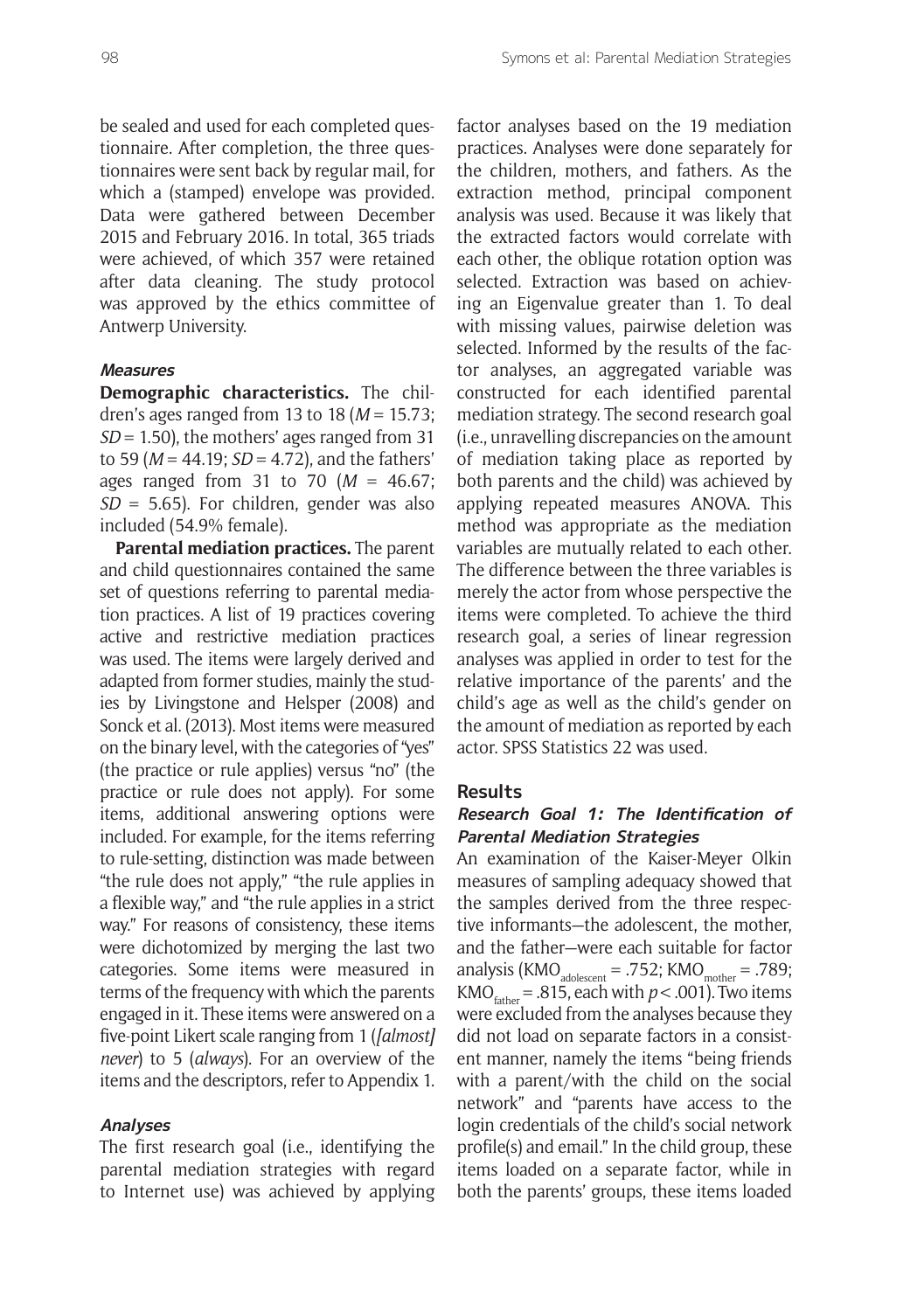on a factor together with other monitoring practices. In addition, the item "having access to the login credentials" loaded on two different factors for both the child and the father sample. Therefore, the factor analyses were repeated with exclusion of these two items. For each sample, the principal component analysis revealed a six-factor solution, with a total explained variance of 63.77% for the children, 68.02% for the mothers, and 71.43% for the fathers. **Tables 1, 2** and **3** show, for each respective group, the factor loadings for the 17 items that were included in the analyses. The loadings from the pattern matrix are displayed, which show the unique relationship between the factor and each indicator, while controlling for the variance that is explained by the other factors (Brown, 2015, p. 28). The tables show that for each sample, the exact same six factors were found, albeit in a slightly different order of relevance. Also, the factor loadings for the individual items were similar across the different groups.

The first factor is labeled "interaction restrictions" and refers to rules and restrictions related to activities on the social network. For both the parents and the adolescent, this was by far the most important strategy. The second factor is labeled "monitoring" and refers to practices to gather knowledge about the child's behavior on the social network. The third factor, "access restrictions," refers to rules and restrictions related to Internet access, namely when, for how long, and where the child can be online. The fourth factor refers to "supervision and co-use," with both types of practices loading on the same factor. The fifth factor, labeled "technical mediation," refers to the application of software for limiting Internet access or for blocking access to certain websites. The final factor refers to parents discussing Internet content and is labeled "interpretative mediation."

## **Research Goal 2: Investigating Discrepancies in Reported Amount of Mediation**

For each identified mediation strategy, one variable was constructed by calculating the aggregated mean value, including all respective

items. **Table 4** shows the univariate results for each constructed variable, together with the Cronbach's alpha, indicating the internal consistency for the respective items. When working with dichotomous items only (as is the case for the aggregated variables interaction restrictions, access restrictions, technical mediation, and interpretative mediation), SPSS automatically offers the KR20 measure for internal consistency, which is more appropriate when working with dichotomous items (Sijtsma, 2009). The results show a low internal consistency score for the items measuring technical mediation for the child's and both parents' reports. Internal consistency was also low for the items measuring interpretative mediation for the mother, as well as the items measuring supervision/co-use for the child.

**Table 4** also includes the F-values and significance levels for the Wilks' Lambda multivariate test, indicating the statistical significance of different outcomes between the actors. The results show that the child's, the mother's, and the father's reports differed significantly for each type of mediation. Posthoc pairwise comparisons (i.e., Bonferroni tests) were applied in order to disentangle which specific actors differ from each other. Concerning restrictions on the behavior that is allowed on social networks and restrictions on access to the Internet in general, children perceive significantly less mediation than what is reported by the mother and the father. For these factors, mothers also reported significantly more mediation than fathers. With regard to monitoring practices, interpretative mediation, and supervision/co-use, children reported significantly less mediation than the mother, but not less than the father. For these types of mediation, mothers scored significantly higher than fathers. For technical mediation, no differences were found among the different actors' reports.

**Research Goal 3: Investigating the Effect of Age and Gender on Parental Mediation Table 5** shows the results for the linear regression analyses, measuring the effects of age and gender on parental mediation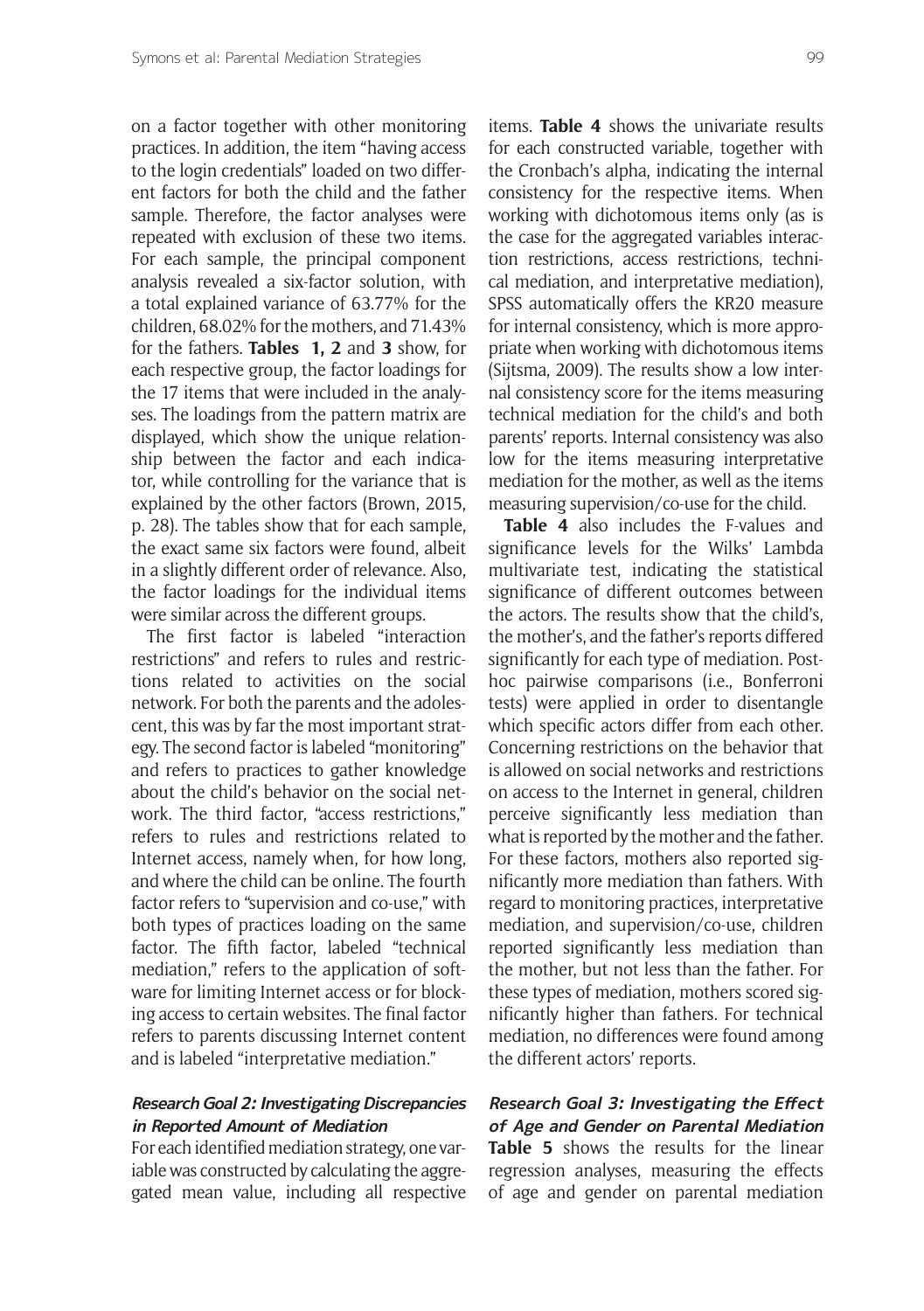| is and is                                                          |  |
|--------------------------------------------------------------------|--|
|                                                                    |  |
|                                                                    |  |
|                                                                    |  |
| ;<br>;                                                             |  |
|                                                                    |  |
| į                                                                  |  |
|                                                                    |  |
|                                                                    |  |
|                                                                    |  |
| יים ביות הוא הוא הראשי המה היה והיה היה ההתה היה היה היה היה היה ה |  |
|                                                                    |  |
|                                                                    |  |
| ֦֧֦֧֦֧֦֧֦֧֦֧֦֧֦֧֦֧֦֧֦֧֦֧֦֧֦֧֦֧֦֧֦֧֧֦֧֦֧֜֜֓֜֜֜֜֜֜֜<br>֧֢֜           |  |
|                                                                    |  |
| ;<br>;                                                             |  |
|                                                                    |  |
| j                                                                  |  |
|                                                                    |  |

|                                                                                        | restrictions<br>Interaction | Monitoring<br>SN use | restrictions<br>Access | Superv.<br>$co$ -use | mediation<br><b>Technica</b> | mediation<br>Interpret. |
|----------------------------------------------------------------------------------------|-----------------------------|----------------------|------------------------|----------------------|------------------------------|-------------------------|
| Parents log in to profile to read messages                                             | .051                        | .820                 | $-0.029$               | $-0.84$              | $-0.020$                     | $-.012$                 |
| Parents check SN page                                                                  | $-0.026$                    | .654                 | .080                   | .168                 | $-0.005$                     | $-.021$                 |
| Parents check contacts on SN                                                           | $-004$                      | .879                 | 013                    | $-0.50$              | .034                         | .062                    |
| Parents watch when using the I                                                         | 019                         | 228                  | .073                   | 673                  | 034                          | $-.052$                 |
| Parents help when using the I                                                          | .064                        | .038                 | $-273$                 | 694                  | .116                         | .147                    |
| Parents are around when using the                                                      | .018                        | $-170$               | .180                   | .745                 | $-0.096$                     | $-0.45$                 |
| Software to limit I access (time)                                                      | .092                        | $-0.029$             | $-0.49$                | $-040$               | .836                         | $-125$                  |
| Parents use software to block websites                                                 | $-117$                      | 025                  | .118                   | 049                  | .808                         | .112                    |
| Discussed not everything online is true                                                | 046                         | $-.027$              | 014                    | $-0.015$             | 018                          | .832                    |
| Discussed potential dangers of the I                                                   | 003                         | 045                  | .057                   | .011                 | $-0.47$                      | .807                    |
| Rules - the time you can spend online                                                  | 217                         | .107                 | .608                   | $-.024$              | 097                          | $-0.026$                |
| Rules – times of the day you can be online                                             | $-.001$                     | $-113$               | .698                   | .014                 | 037                          | .143                    |
| ie bedroom<br>Rules – the use of the I in th                                           | $-011$                      | .134                 | .784                   | .031                 | $-0.020$                     | $-010$                  |
| Rules - the pictures you can post                                                      | .789                        | $-.033$              | .050                   | 017                  | 044                          | $-.028$                 |
| can share<br>Rules - the information you                                               | 731                         | $-.022$              | <b>097</b>             | .064                 | .075                         | 019                     |
| chat<br>Rules - with whom you can                                                      | 781                         | 009                  | 031                    | 018                  | $-100$                       | $-011$                  |
| SS<br>Rules - who you can add to                                                       | .827                        | .050                 | $-103$                 | $-.042$              | $-.012$                      | .078                    |
| Explained variance (R <sup>2</sup> )                                                   | 22.95%                      | 10.55%               | 8.47%                  | 7.63%                | 7.43%                        | 6.73%                   |
| SN = social network; I = internet; Superv. = supervision; Interpret. = interpretative. |                             |                      |                        |                      |                              |                         |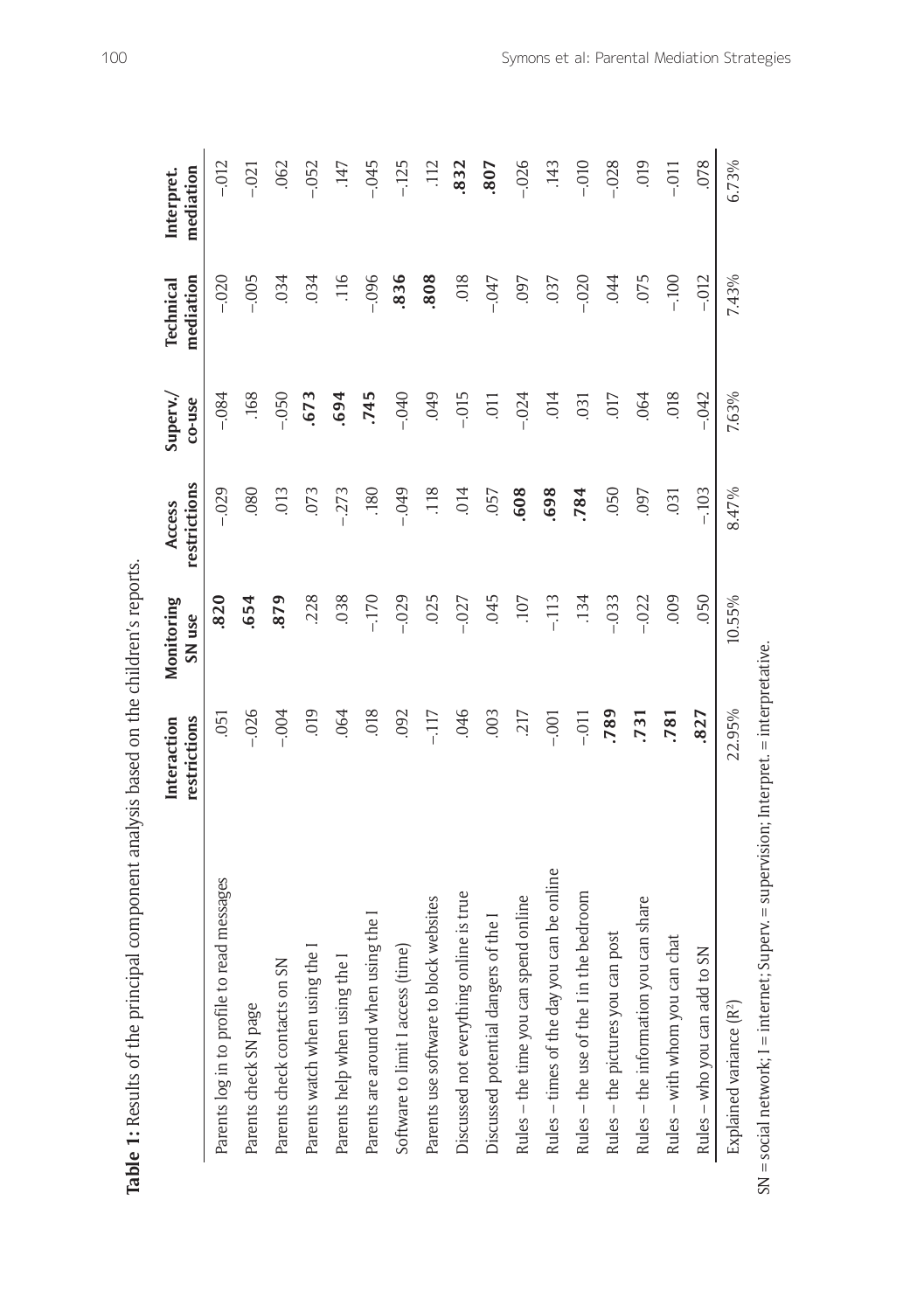|                                                                                             | restrictions<br>Interaction | Monitoring<br>SN use | restrictions<br>Access | mediation<br>Technical | Superv.<br>co-use | mediation<br>Interpr. |
|---------------------------------------------------------------------------------------------|-----------------------------|----------------------|------------------------|------------------------|-------------------|-----------------------|
| Logging in to child's profile to read messages                                              | $-0.035$                    | .878                 | $-007$                 | $-.011$                | $-067$            | $-068$                |
| Checking child's SN page                                                                    | 020                         | .755                 | .092                   | $-0.005$               | 079               | 074                   |
| Checking added contacts to child's SN                                                       | .072                        | .871                 | .021                   | $-0.005$               | $-041$            | .024                  |
| Watching when the child uses the                                                            | .062                        | .016                 | .045                   | .032                   | .809              | $-0.14$               |
| Helping the child using the                                                                 | $-061$                      | $\overline{111}$     | $-0.096$               | 017                    | .783              | 016                   |
| Being around when the child uses the I                                                      | .080                        | $-113$               | .222                   | $-086$                 | .730              | $-.002$               |
| time<br>Software to limit I access in                                                       | $-067$                      | $-060$               | .155                   | .767                   | $-.043$           | 048                   |
| certain websites<br>Software to block access to                                             | .116                        | .042                 | $-077$                 | .799                   | .022              | $-0.39$               |
| Discussed that not everything online is true                                                | $-0.41$                     | .016                 | $-0.89$                | .104                   | .124              | .690                  |
| ngers of the I<br>Discussed the potential dar                                               | .054                        | $-0.08$              | .075                   | $-0.94$                | $-.126$           | .809                  |
| Rules - the time the child can spend online                                                 | $-0.020$                    | $-0.006$             | .743                   | .066                   | .115              | .013                  |
| Rules – times of the day the child can be online                                            | $-.043$                     | .105                 | .822                   | .058                   | $-.043$           | $-.028$               |
| Rules – the use of the I in the bedroom                                                     | <b>140</b>                  | 017                  | .764                   | $-0.39$                | .046              | 010                   |
| Id can post online<br>Rules – the pictures the chi                                          | 792                         | $-0.31$              | .154                   | $-0.045$               | $-.033$           | .003                  |
| child can share<br>Rules – the information the                                              | .820                        | $-012$               | .024                   | $-.023$                | $\overline{0}$    | 010                   |
| d can chat<br>Rules – with whom the chil                                                    | .863                        | 019                  | $-.082$                | .100                   | 014               | $-.012$               |
| Idd to SN<br>Rules – who the child can a                                                    | .834                        | .072                 | $-065$                 | .014                   | 034               | 016                   |
| Explained variance (R <sup>2</sup> )                                                        | 27.23%                      | 10.52%               | 9.65%                  | 7.36%                  | 7.13%             | 6.13%                 |
| Superv. = supervision; Interpret. = interpretative.<br>$SN = social network; l = internet;$ |                             |                      |                        |                        |                   |                       |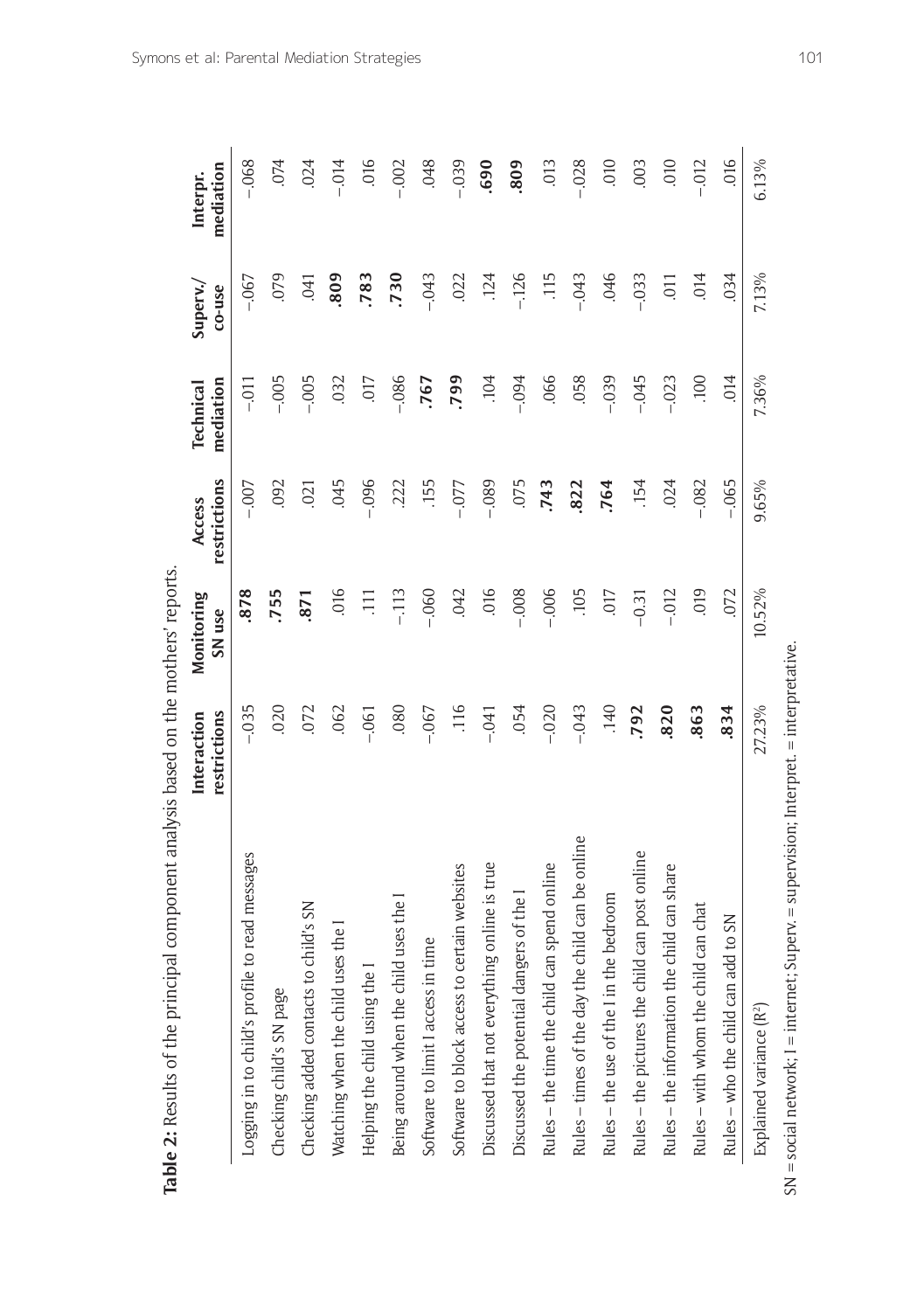| $\frac{1}{2}$ |  |
|---------------|--|
|               |  |
| í<br>)<br>J   |  |
|               |  |
|               |  |
|               |  |
|               |  |
|               |  |
|               |  |
|               |  |
|               |  |
|               |  |
|               |  |
|               |  |
| į<br>j        |  |

|                                                                                      | restrictions<br>Interaction | Monitoring<br>SN use | restrictions<br>Access | mediation<br>Interpret. | mediation<br>Technical | Superv.<br>$co$ -use |
|--------------------------------------------------------------------------------------|-----------------------------|----------------------|------------------------|-------------------------|------------------------|----------------------|
| Logging in to child's profile to read messages                                       | .071                        | .789                 | 016                    | $-0.88$                 | .164                   | $-010$               |
| Checking child's SN page                                                             | $-0.57$                     | .857                 | $-.012$                | .114                    | $-153$                 | 030                  |
| Checking added contacts to child's SN                                                | .105                        | 855                  | .066                   | $-.083$                 | .032                   | 014                  |
| Watching when the child uses the I                                                   | <b>CFO</b>                  | $-0.016$             | .082                   | .002                    | 079                    | 815                  |
| Helping the child using the I                                                        | $-068$                      | .195                 | $-076$                 | .194                    | 049                    | 639                  |
| uses the<br>Being around when the child                                              | .115                        | $-071$               | .168                   | $-070$                  | $-116$                 | .723                 |
| me<br>Software to limit I access in ti                                               | $-.033$                     | 040                  | .147                   | .109                    | 741                    | $-195$               |
| Software to block access to certain websites                                         | .028                        | $-0.006$             | $-109$                 | $-.073$                 | 808                    | 207                  |
| Discussed that not everything online is true                                         | .062                        | $-.003$              | .072                   | .839                    | $-0.33$                | $-.012$              |
| Discussed the potential dangers of the I                                             | 038                         | $-0.38$              | $-0.37$                | .861                    | .056                   | .061                 |
| Rules - the time the child can spend online                                          | .005                        | $-0.30$              | .804                   | 020                     | .127                   | 044                  |
| Rules – times of the day the child can be online                                     | $-074$                      | 034                  | .865                   | 029                     | $-107$                 | 013                  |
| bedroom<br>Rules - the use of the I in the                                           | .124                        | .057                 | .730                   | $-.022$                 | .022                   | .063                 |
| can post online<br>Rules - the pictures the child                                    | 822                         | 063                  | $-.012$                | .072                    | 000                    | $-0.34$              |
| Rules - the information the child can share                                          | 798                         | .053                 | $-.021$                | 095                     | $-047$                 | 032                  |
| can chat<br>Rules – with whom the child                                              | 868                         | $-0.009$             | .036                   | $-040$                  | .033                   | 013                  |
| Rules - who the child can add to SN                                                  | 010.                        | $-.033$              | $-0.006$               | $-.025$                 | $-0.006$               | 004                  |
| Explained variance (R <sup>2</sup> )                                                 | 30.45%                      | 10.06%               | 9.07%                  | 8.23%                   | 7.04%                  | 6.58%                |
| SN = social network; I = internet; Superv. = supervision; Interpret. = interpretati. |                             |                      |                        |                         |                        |                      |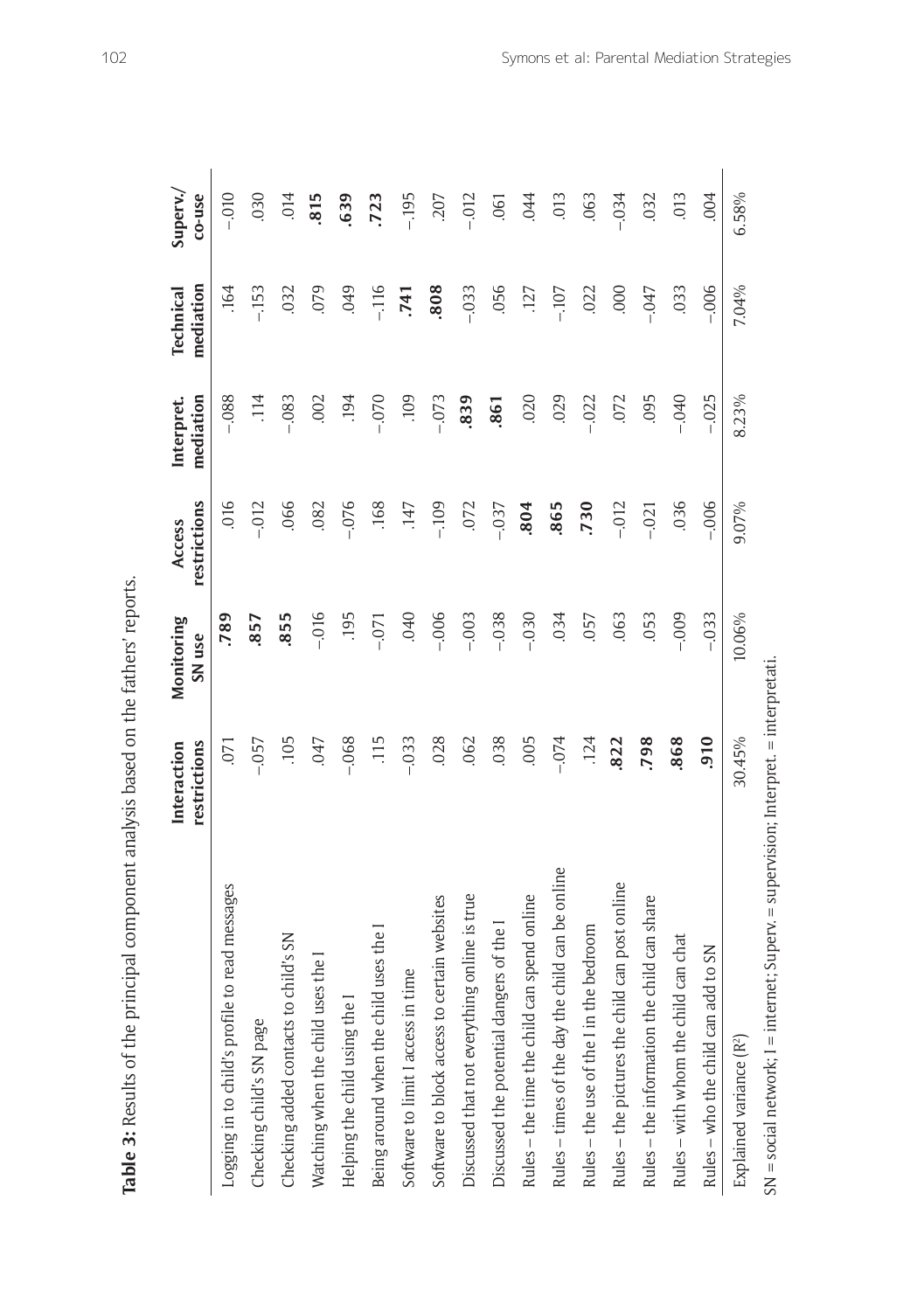| 28.15***<br>32.73***<br>$1.44*$<br>34.37***<br>$15.62***$<br>$20.82***$<br>щ<br>679<br>773<br>.702<br>809<br>887<br>.402<br>ರ<br>80<br>26<br>83<br>43<br>$\tilde{C}$<br>41<br>$\overline{a}$<br>$1 - 4.33(2.42)$ (ii)<br>$0 - 1(0.53)$ (i)<br>$0 - 1(.10)$<br>$0 - 1(0.48)$ (i)<br>$1 - 4.67(1.74)$ (ii)<br>$0-1(.90)$ (ii)<br>Range (M)<br>.730<br>.756<br>.812<br>.413<br>.859<br>243<br>ರ<br>$1-5(2.78)$ (i, ii) .84<br>$\overline{3}$<br>93<br><b>وج</b><br>25<br>$\vec{=}$<br>4<br>$1 - 5(2.19)$ (i, ii)<br>$0 - 1(.58)$ (i)<br>$0-1(.59)$ (i)<br>$0 - 1(0.11)$<br>$0-1(.97)$ $(i, ii)$<br>Range (M)<br>.718<br>.626<br>.538<br>808<br>482<br>594<br>ರ<br>.75<br>85<br>38.<br>29<br>37<br>$\ddot{c}$<br>$\overline{a}$<br>$1 - 4.33(2.40)$ (i)<br>$0 - 1(47)$ (i)<br>$1 - 5(1.71)$ (i)<br>$0 - 1(0.08)$<br>$0 - 1(.87)$ (i)<br>$0 - 1(.39)$ (i)<br>Range (M)<br>Interpret. mediation<br>Technical mediation<br>Supervision/co-use<br>Monitoring SN use<br>Access restrictions<br>Interaction restr. | Child |  | <b>Mother</b> |  | Father |  |
|----------------------------------------------------------------------------------------------------------------------------------------------------------------------------------------------------------------------------------------------------------------------------------------------------------------------------------------------------------------------------------------------------------------------------------------------------------------------------------------------------------------------------------------------------------------------------------------------------------------------------------------------------------------------------------------------------------------------------------------------------------------------------------------------------------------------------------------------------------------------------------------------------------------------------------------------------------------------------------------------------------|-------|--|---------------|--|--------|--|
|                                                                                                                                                                                                                                                                                                                                                                                                                                                                                                                                                                                                                                                                                                                                                                                                                                                                                                                                                                                                          |       |  |               |  |        |  |
|                                                                                                                                                                                                                                                                                                                                                                                                                                                                                                                                                                                                                                                                                                                                                                                                                                                                                                                                                                                                          |       |  |               |  |        |  |
|                                                                                                                                                                                                                                                                                                                                                                                                                                                                                                                                                                                                                                                                                                                                                                                                                                                                                                                                                                                                          |       |  |               |  |        |  |
|                                                                                                                                                                                                                                                                                                                                                                                                                                                                                                                                                                                                                                                                                                                                                                                                                                                                                                                                                                                                          |       |  |               |  |        |  |
|                                                                                                                                                                                                                                                                                                                                                                                                                                                                                                                                                                                                                                                                                                                                                                                                                                                                                                                                                                                                          |       |  |               |  |        |  |
|                                                                                                                                                                                                                                                                                                                                                                                                                                                                                                                                                                                                                                                                                                                                                                                                                                                                                                                                                                                                          |       |  |               |  |        |  |
|                                                                                                                                                                                                                                                                                                                                                                                                                                                                                                                                                                                                                                                                                                                                                                                                                                                                                                                                                                                                          |       |  |               |  |        |  |

| l<br>Ó<br>ï<br>i                     |
|--------------------------------------|
| ¢<br>ı                               |
|                                      |
|                                      |
|                                      |
| ļ                                    |
| ١                                    |
|                                      |
| ļ                                    |
| $\frac{1}{2}$                        |
| I<br>j                               |
|                                      |
| ׇ֚֓                                  |
|                                      |
| י<br>י<br>i<br>l                     |
| i                                    |
| 7<br>١                               |
|                                      |
|                                      |
| l                                    |
|                                      |
| ¢<br>i<br>ľ                          |
| ė                                    |
| d<br>$\frac{\mathsf{e}}{\mathsf{d}}$ |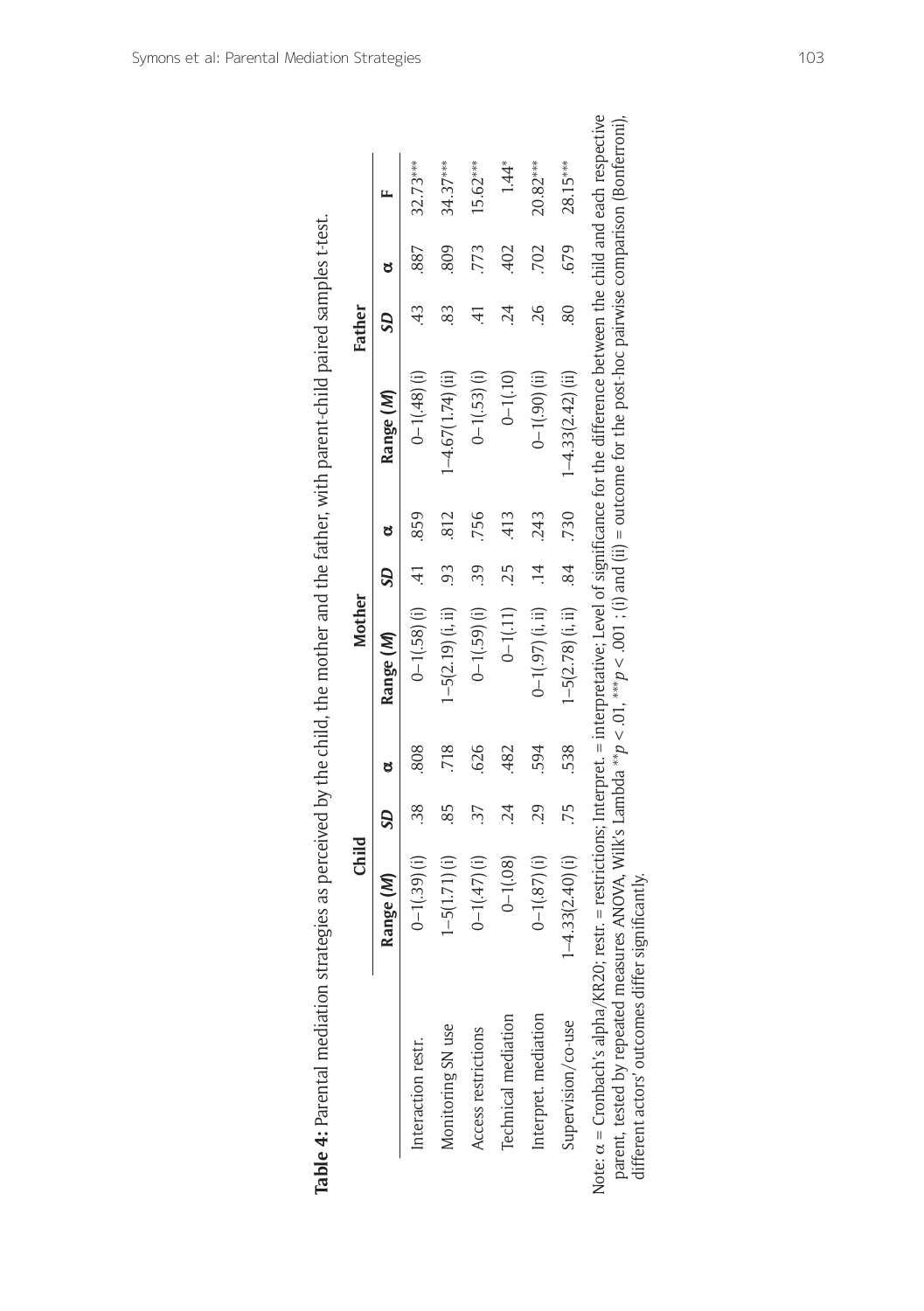| l                                  |
|------------------------------------|
| l                                  |
|                                    |
|                                    |
|                                    |
|                                    |
|                                    |
|                                    |
|                                    |
|                                    |
|                                    |
|                                    |
|                                    |
|                                    |
|                                    |
|                                    |
|                                    |
|                                    |
|                                    |
|                                    |
|                                    |
|                                    |
|                                    |
| ۱                                  |
|                                    |
|                                    |
|                                    |
|                                    |
|                                    |
|                                    |
|                                    |
|                                    |
|                                    |
|                                    |
|                                    |
|                                    |
|                                    |
|                                    |
|                                    |
|                                    |
|                                    |
|                                    |
|                                    |
|                                    |
|                                    |
|                                    |
|                                    |
|                                    |
|                                    |
|                                    |
|                                    |
|                                    |
|                                    |
| l                                  |
|                                    |
|                                    |
|                                    |
|                                    |
|                                    |
|                                    |
|                                    |
|                                    |
| $\ddot{\phantom{a}}$<br> <br> <br> |
| ¢                                  |
|                                    |
| i                                  |
|                                    |
| $\overline{a}$                     |
|                                    |
|                                    |
|                                    |
| ֚֓֡                                |
|                                    |
|                                    |
|                                    |
|                                    |
|                                    |
|                                    |
|                                    |
|                                    |
|                                    |
|                                    |
|                                    |
|                                    |
|                                    |
|                                    |
|                                    |
|                                    |
|                                    |
|                                    |
|                                    |
|                                    |
|                                    |
|                                    |
|                                    |
| I                                  |
|                                    |
| ı                                  |
|                                    |
| j                                  |
| è<br>Ì                             |

|                             | restrictions<br>Interaction | Monitoring<br>SN use | mediation<br>Interpret. | restrictions<br>Access | mediation<br>Technical | Superv./<br>$co-USE$ |
|-----------------------------|-----------------------------|----------------------|-------------------------|------------------------|------------------------|----------------------|
| Child report                |                             |                      |                         |                        |                        |                      |
| Gender child (ref. = boy)   | $0.145***$                  | $-0.043$             | 0.048                   | 0.008                  | 0.002                  | 0.026                |
| Age child                   | $-0.329***$                 | $-0.188**$           | $-0.212***$             | $-0.360***$            | $-0.081$               | $-0.098$             |
| Age mother                  | $-0.121$                    | 0.007                | $-0.031$                | $-0.059$               | $-0.221**$             | $-0.108$             |
| Age father                  | $-0.004$                    | $-0.188*$            | $-0.069$                | 0.006                  | 0.115                  | 0.062                |
| Adj. R <sup>2</sup>         | .146                        | 079                  | 0.053                   | .133                   | 027                    |                      |
| Mother's report             |                             |                      |                         |                        |                        |                      |
| Gender child (ref. $=$ boy) | $0.135*$                    | 0.077                | $-0.006$                | $-0.105*$              | 0.050                  | 0.016                |
| Age child                   | $-0.356***$                 | $-0.289***$          | $-0.178**$              | $-0.406***$            | $-0.037$               | $-0.288***$          |
| Age mother                  | $-0.062$                    | $-0.170**$           | 0.084                   | $-0.019$               | $-0.076$               | $-0.199***$          |
| Adj. R <sup>2</sup>         | .143                        | .132                 | .022                    | .182                   | .002                   |                      |
| Father's report             |                             |                      |                         |                        |                        |                      |
| Gender child (ref. = boy)   | 0.056                       | $-0.026$             | 0.077                   | $-0.084$               | 0.025                  | $-0.015$             |
| Age child                   | $-0.337***$                 | $-0.274***$          | $-0.161**$              | $-0.401***$            | $-0.102$               | $-0.308***$          |
| Age father                  | $-0.063$                    | $-0.093$             | $-0.036$                | $-0.022$               | 0.064                  | $-0.091$             |
| Adj. R <sup>2</sup>         | .119                        | 090                  | .025                    | .172                   | .002                   |                      |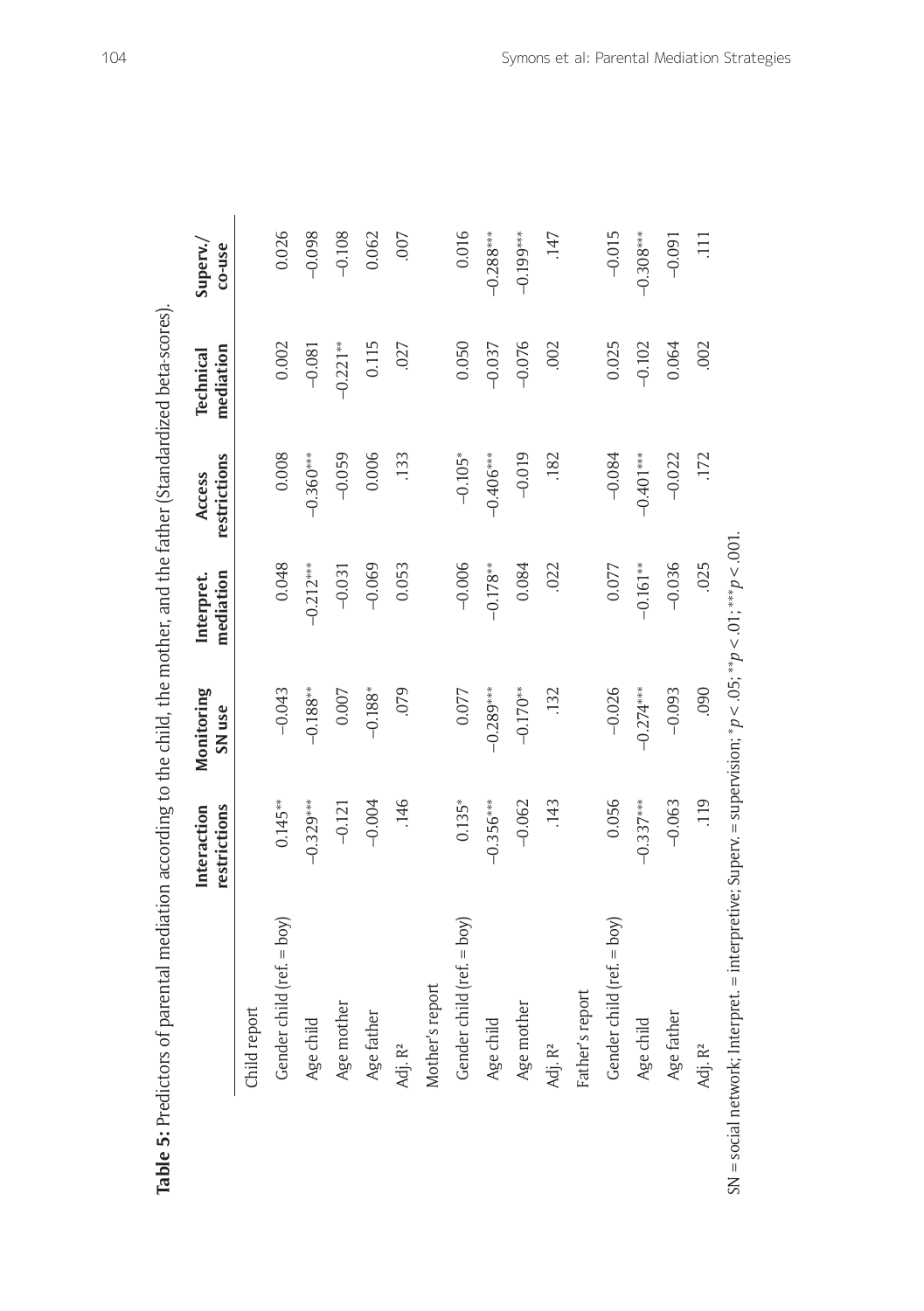as reported by the child, the mother, and the father. Because the ages of the child and both parents correlated with each other  $(r(351) = .29, p < .001$  for child's age and mother's age; *r*(339) = .27, *p* < .001 for child's age and father's age; and *r*(334) = .67, *p* < .001 for mother's age and father's age), a test for multicollinearity was performed for these independent variables. The results indicated that multicollinearity was not a concern, applying a VIF threshold of 2.5 (age child, VIF = 1.12; age mother, VIF =  $1.88$ ; and age father,  $VIF = 1.83$ ). The table shows that for each group, the most consistent and strongest predictor for parental mediation is the child's age. From the fathers' perspective, the child's age is the only factor that is significantly related to mediation. As expected, children receive less mediation as they grow older, and the effect of age is most pronounced when it concerns interaction and access restrictions. Remarkably, from the perspective of the child, age did not have a significant effect on supervision and co-use, but both parents indicated engaging less in this type of mediation with increasing age of the child. There is only limited evidence for gendered socialization in the field of Internet use. Compared to boys, girls perceive significantly more interaction restrictions. Also, mothers indicated engaging more in this type of mediation with girls, but for fathers, there is no such effect. When it comes to Internet access in general, mothers were found to impose fewer restrictions on girls as compared to boys. Only a few significant effects were found for parents' age. Specifically, children perceived more technical mediation when their mother was younger, and more monitoring when their father was younger. Mothers reported less monitoring and supervision/co-use when they were older. From the father's perspective, age did not have any effect on engagement in parental mediation.

## **Discussion**

The present study identified parental mediation strategies in the field of adolescents' Internet use, taking into account the mother's,

father's, and adolescent's perspective. The inclusion of these three informants fills an important gap in the research literature. To date, research on parental mediation tended to include the perspective of only one parent, usually the mother. Fathers, however, are currently more involved in rearing their children than was the case in the past. Although most fathers do not take as active a role in the parenting process as most mothers do, the gap between men's and women's participation in child-rearing appears to be shrinking (Amato, Meyers, & Emery, 2009; Ponnet, Van Leeuwen, Wouters, & Mortelmans, 2015). Building on former studies, a wide range of parenting practices were included and grouped under distinct strategies by applying principal component analysis. Furthermore, the study investigated differences between the informants in terms of the amount of mediation that is reported, as well as the effect of the parent's and child's age and gender on parental mediation.

The principal component analysis resulted in a six-factor solution, which was consistent across the different actors. The six strategies that were identified overlap with what was found in former studies in which mediation strategies were inductively distinguished, namely the studies by Livingstone and Helsper (2008) and Sonck et al. (2013) with adolescents, and the study by Nikken and Jansz (2013) with younger children. First, interaction restrictions refer to rules about appropriate behavior on social network sites. This strategy was also found by Livingstone and Helsper (2008) and Sonck et al. (2013). Second, monitoring refers to the ad-hoc checking of the child's online behavior, which is also in line with the findings by Livingstone and Helsper (2008) and Sonck et al. (2013). Third, access restrictions refer to rules about when, for how long, and where the child can go online. In the Livingstone and Helsper's (2008) study, only one item was included referring to access restrictions ("rules about the time spent online"), which loaded on a strategy labelled active co-use. In the Sonck et al. (2013) study, no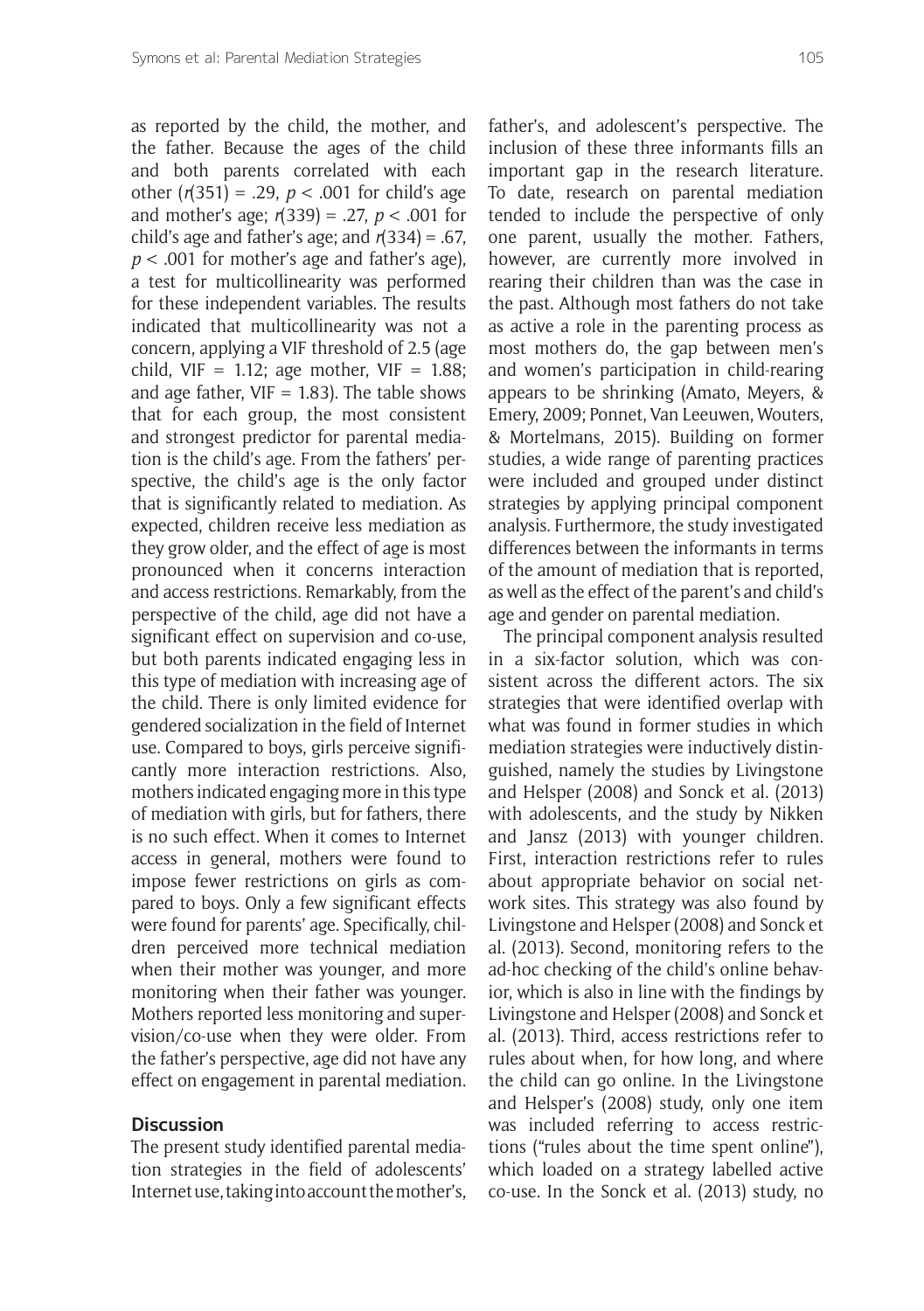items referring to access restrictions were included. Hence, no such strategy was distinguished. The study by Nikken and Jansz (2013) did distinguish a strategy referring to restrictions on general Internet access. This further supports the conclusion that access restrictions are a valid stand-alone strategy. Fourth, interpretative mediation refers to parents discussing Internet content. This overlaps with what was found by Nikken and Jansz (2013) with parents of younger children. In the Livingstone and Helsper (2008) study, interpretative mediation loaded together with items referring to co-use and was therefore labeled "active co-use." In the present study, however, co-use was a distinct strategy that loaded together with supervision. In the Sonck et al. (2013) study, items referring to interpretative mediation loaded on one factor, which was labeled active safety mediation because it specifically included items referring to discussing online safety. Fifth, technical mediation was a distinct strategy, which confirms what was found by Livingstone and Helsper (2008) as well as Sonck et al. (2013). Nikken and Jansz (2013) did not include items referring to technical mediation in their factor analysis. While the present study confirms technical mediation as a distinct strategy, only a minority of respondents reported engaging in this. The sixth and final strategy that was identified was supervision/co-use. While in the Livingstone and Helsper (2008) study, co-use loaded together with items referring to interpretative mediation, it was a separate strategy in the present study. In the Sonck et al. (2013) study, these practices did not load on the same factor across the different informants (parent and child). Therefore, the authors concluded that this is not a separate strategy. In the Nikken and Jansz (2013) study, active co-use and supervision were identified as two distinct strategies. It is possible that the distinction between supervision and co-use as separate strategies is specific for younger children while both types of practices are more likely to coincide when it concerns older adolescents.

Discrepancies were found between the different informants in terms of the amount of mediation that takes place. In line with previous studies, children perceived less mediation as compared to their parents (Liau et al., 2008; Sonck et al., 2013; Wang et al., 2005). This is a general trend that is also found in the field of parental monitoring of offline behaviors, with children consistently reporting less monitoring as compared to the parents (Abar, Jackson, Colby, & Barnett, 2015). Children may not always be aware of their parents' deliberate mediation or monitoring efforts. In addition, parents may be motivated to exaggerate their parenting activities while children may be motivated to exaggerate their personal autonomy. Differences were also found between parents, with fathers indicating less mediation as compared to mothers. This suggests that mothers' increased involvement in the child's upbringing as compared to the fathers' also applies to an increased involvement in the child's Internet use.

Parental mediation was largely predicted by the child's age, but less by the child's gender and the parents' ages. In line with the expectations, all informants report less mediation as the child grows older. Research suggests that parents become increasingly permissive and laissez-faire in their Internet parenting as the child gets older (Özgür, 2016). A remarkable exception to this is that children do not perceive less supervision/co-use when they are older, but both parents do indicate engaging less in this type of mediation with older children. It is not clear how this finding can be explained. It should also be pointed out that parents do not necessarily become uninvolved in their older children's Internet use. It is possible that parents will apply different strategies that are not typically included in parental mediation research. A study by Padilla-Walker et al. (2012) supports this suggestion. In the study, "deference" was included as a distinct strategy for managing the child's Internet use. Deference implies that parents actively choose not to intervene and to grant autonomy to their child as long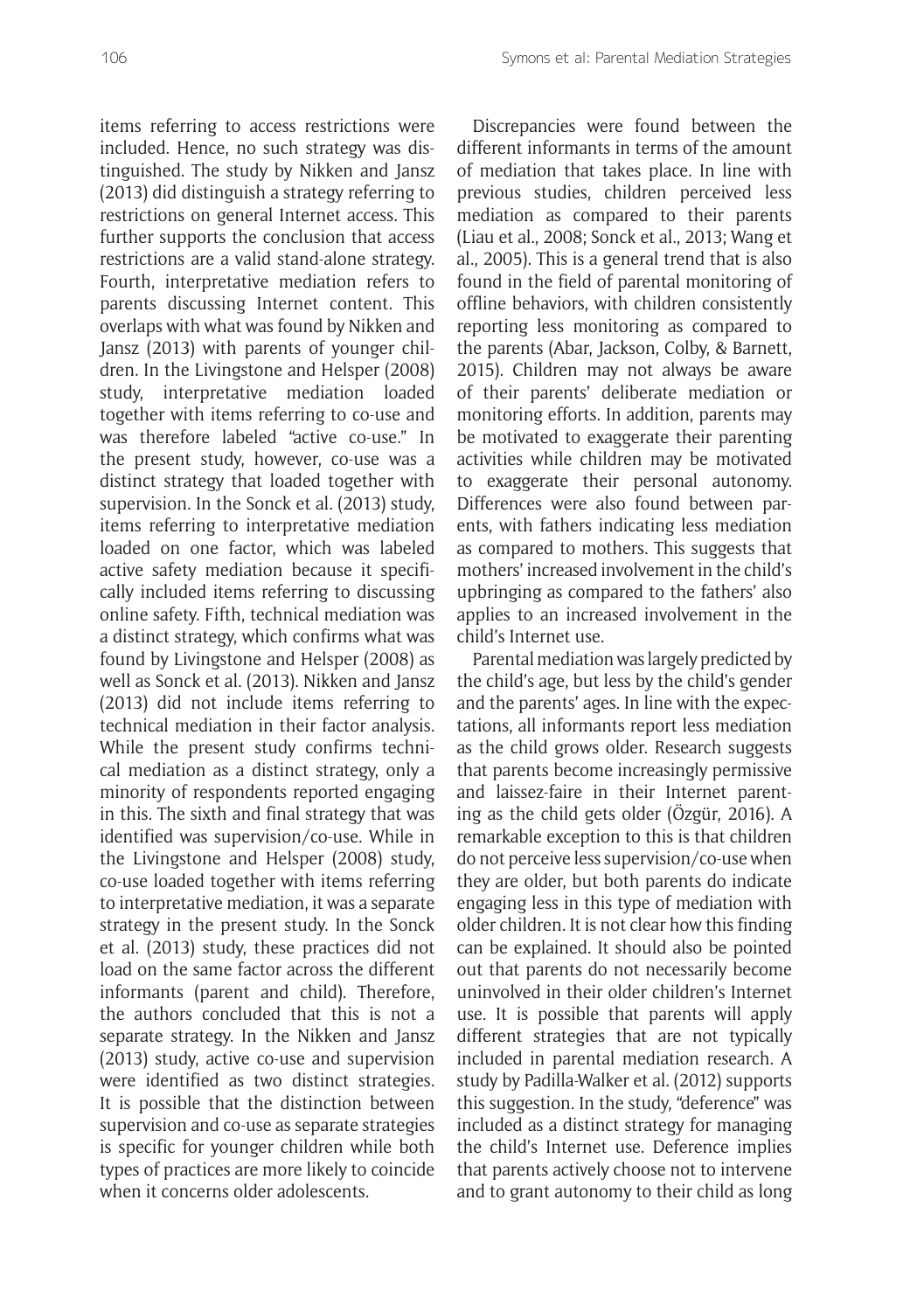as the media influence does not negatively impact the child's behaviors. Based on a longitudinal design, they found that restrictive and active monitoring decreased over time while deference increased.

The amount of parental mediation did not depend on the child's gender, with a few exceptions. For instance, the child and the mother reported more interaction restrictions for girls than for boys, and mothers reported fewer access restrictions for girls than for boys. The higher level of interaction restrictions for girls could potentially be linked to increased social anxieties around girls' vulnerability to contact risks such as grooming (Pedersen, 2013). In addition, research on sharing suggestive pictures and its potential negative effects on body image has largely focused on girls, while boys may be vulnerable to such effects as well (de Vries, Peter, de Graaf, & Nikken, 2016). Girls also spend more time on social networks as compared to boys (Tsitsika et al., 2014). Hence, they may be perceived as being more in need of interaction restrictions. Parents' age did not play a significant role, which is different from previous studies suggesting that parents engage less in mediation when they are older (e.g., Álvarez et al., 2013). There were some exceptions for the mother's age, with the child perceiving less technical mediation when the mother was older and mothers reporting less supervision/co-use when they were older.

This study contributes to the current body of research on what parents can do to enhance the safe Internet use of their children. Previous research has yielded inconclusive results as to the strategies that are most effective. Overall, it is suggested that active mediation strategies are more successful in the prevention of online risks as compared to restrictive mediation strategies (Ang, 2015). Nevertheless, the protective effect of restrictive practices has also been shown repeatedly (Lee, 2012; Navarro & Jasinski, 2012; Navarro, Serna, Martínez, & Ruiz-Oliva, 2013). The wide variety in the specific parenting practices that were included in such

studies, however, renders the comparison of research results problematic. The research on parental mediation would benefit from more conceptual clarity around the topic. The results of the present study can add to such conceptual clarity by investigating the strategies that make up parental mediation. Furthermore, the findings suggest that a multi-actor approach is not required as much when it comes to identifying the strategies that apply, but that it is important to consider that different actors have different perceptions of the amount of mediation taking place.

Despite the strengths of this study, it is important to note some limitations. The first limitation is sampling bias, which may limit the generalizability of the study findings. Only two-parent families with at least one child between 13 and 18 years old were recruited, thereby excluding single parents. Alternative participant recruitment and data collection strategies might be needed to ensure whether the findings remain true in single-parent families. A second limitation is that the internal consistency of some of the constructed mediation variables was low. For technical mediation, a low consistency score was found for each informant; for interpretative mediation, a low score was found for the mother; and for supervision/co-use, a low score was found for the child. While there is no gold standard for how high a Cronbach's alpha score should be for adequate reliability, a low score does raise concerns about internal consistency. An explanation for the low internal consistency scores was that only two items were used to measure technical mediation and interpretative mediation. Furthermore, in the case of technical mediation, there was only very limited variation because only a few parents engaged in this strategy. Future research should pay more attention to the measurement of these strategies. Finally, the study did not investigate differences in mediation practices according to parents' ethnic and socioeconomic background. The sample that was used for this study was rather homogenous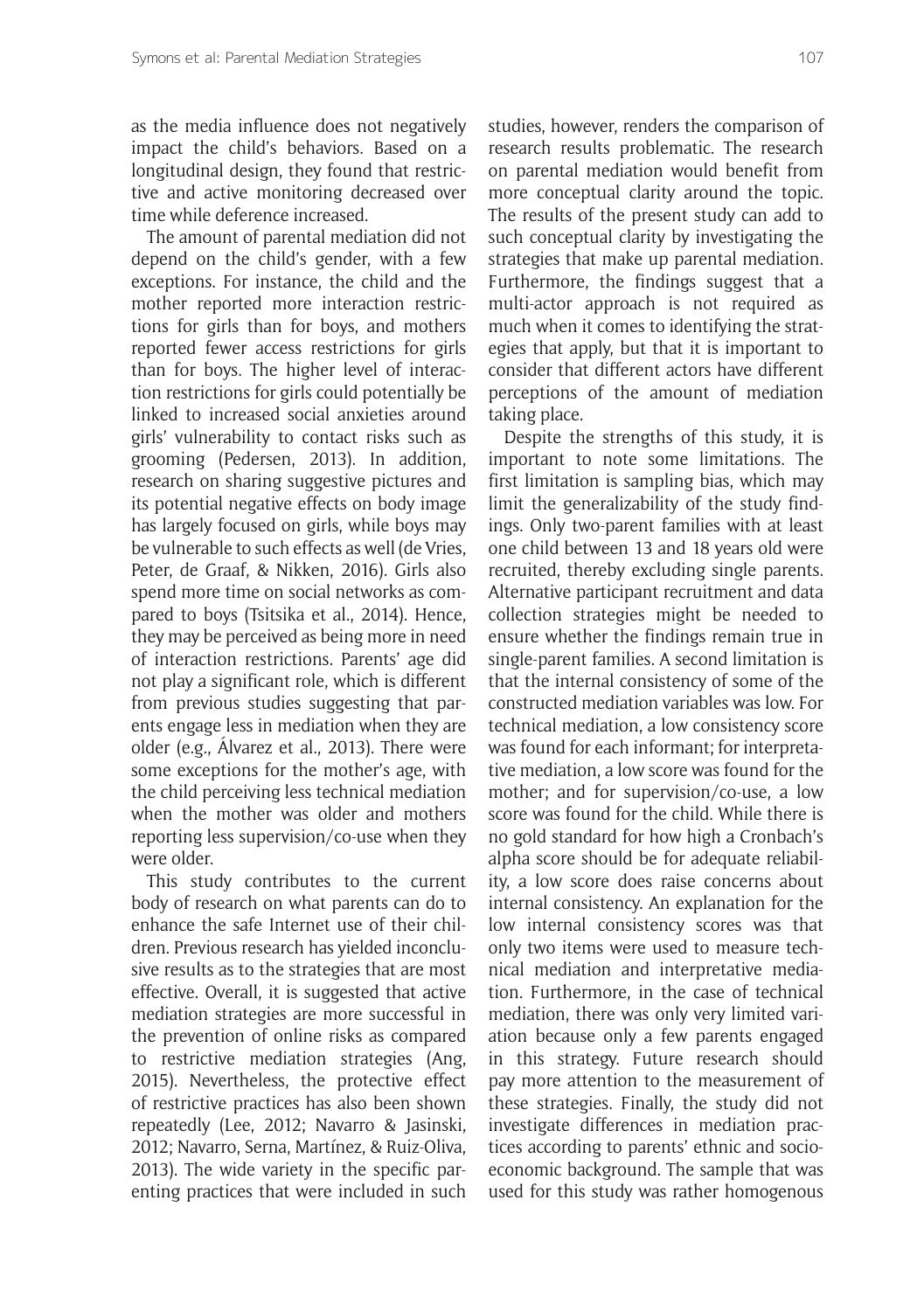in terms of these background characteristics, and no measures were taken to recruit the harder-to-reach groups of parents. We therefore acknowledge that our participants come from a relatively privileged group in terms of the resources they have for performing parental mediation.

## **Additional File**

The additional file for this article can be found as follows:

• **Appendix.** Description of parental mediation items from the perspective of the child, the mother and the father. DOI: <https://doi.org/10.5334/pb.372.s1>

## **Acknowledgements**

The authors gratefully acknowledge support of the Research Fund of Odisee. The study design, data collection, analysis, interpretation of the data, writing of the report and the decision to submit the article for publication were the sole responsibility of the authors and were in no way influenced by the Research Fund of Odisee.

## **Competing Interests**

The authors have no competing interests to declare.

## **References**

- **Abar, C. C., Jackson, K. M., Colby, S. M.** & **Barnett, N. P.** (2015). Parent-child discrepancies in reports of parental monitoring and their relationship to adolescent alcohol-related behaviors. *Journal of Youth and Adolescence, 44*, 1688–1701. DOI: [https://doi.org/10.1007/s10964-](https://doi.org/10.1007/s10964-014-0143-6) [014-0143-6](https://doi.org/10.1007/s10964-014-0143-6)
- **Álvarez, M., Torres, A., Rodríguez, E., Padilla, S.** & **Rodrigo, M. J.** (2013). Attitudes and parenting dimensions in parents' regulation of Internet use by primary and secondary school children. *Computers & Education, 67*, 69–78. DOI: [https://doi.](https://doi.org/10.1016/j.compedu.2013.03.005) [org/10.1016/j.compedu.2013.03.005](https://doi.org/10.1016/j.compedu.2013.03.005)
- **Amato, P. R., Meyers, C. E.** & **Emery, R. E.**  (2009). Changes in non-resident father-

child contact from 1976 to 2002. *Family Relations, 58*, 41–53. DOI: [https://doi.](https://doi.org/10.1111/j.1741-3729.2008.00533.x) [org/10.1111/j.1741-3729.2008.00533.x](https://doi.org/10.1111/j.1741-3729.2008.00533.x)

- **Ang, R.** (2015). Adolescent cyberbullying: A review of characteristics, prevention and intervention strategies. *Aggression and Violent Behavior, 25*(part A), 35–42. DOI: [https://doi.org/10.1016/j.](https://doi.org/10.1016/j.avb.2015.07.011) [avb.2015.07.011](https://doi.org/10.1016/j.avb.2015.07.011)
- **Bianchi, S. M.** (2000). Maternal employment and time with children: Dramatic change or surprising continuity? *Demography, 37*, 401–414. DOI: [https://](https://doi.org/10.1353/dem.2000.0001) [doi.org/10.1353/dem.2000.0001](https://doi.org/10.1353/dem.2000.0001)
- **Brown, T. A.** (2015). *Confirmatory factor analysis for applied research* (2nd ed.). New York & London: The Guilford Press.
- **de Vries, D. A., Peter, J., de Graaf, H.** & **Nikken, P.** (2016). Adolescents' social network use, peer appearance-related feedback, and body dissatisfaction: Testing a mediation model. *Journal of Youth and Adolescence, 45*, 211–224. DOI: [https://doi.org/10.1007/s10964-015-](https://doi.org/10.1007/s10964-015-0266-4) [0266-4](https://doi.org/10.1007/s10964-015-0266-4)
- **Duerager, A.** & **Livingstone, S.** (2012). *How can parents support children's internet safety?* Retrieved May 1, 2016, from: [http://eprints.lse.ac.uk/42872/.](http://eprints.lse.ac.uk/42872/)
- **Eastin, M. S., Greenberg, B. S.** & **Hofschire, L.**  (2006). Parenting the Internet. *Journal of Communication, 56*, 486–504. DOI: [https://](https://doi.org/10.1111/j.1460-2466.2006.00297.x) [doi.org/10.1111/j.1460-2466.2006.](https://doi.org/10.1111/j.1460-2466.2006.00297.x) [00297.x](https://doi.org/10.1111/j.1460-2466.2006.00297.x)
- **Hasebrink, U.** (2014). *Children's changing online experiences in a longitudinal perspective*. Retrieved May 15, 2016, from: [http://eprints.lse.ac.uk/60083/.](http://eprints.lse.ac.uk/60083/)
- **Houghton, S., Hunter, S. C., Rosenberg, M., Wood, L., Zadow, C., Martin, K.** & **Shilton, T.** (2015). Virtually impossible: Limiting Australian children and adolescents daily screen based media use. *BMC Public Health, 15*(5), 1–12. DOI: [https://](https://doi.org/10.1186/1471-2458-15-5) [doi.org/10.1186/1471-2458-15-5](https://doi.org/10.1186/1471-2458-15-5)
- **Kalmijn, M.** & **Liefbroer, A.** (2011). Nonresponse of secondary respondents in multi-actor surveys: Determinants, consequences, and possible remedies. *Journal of*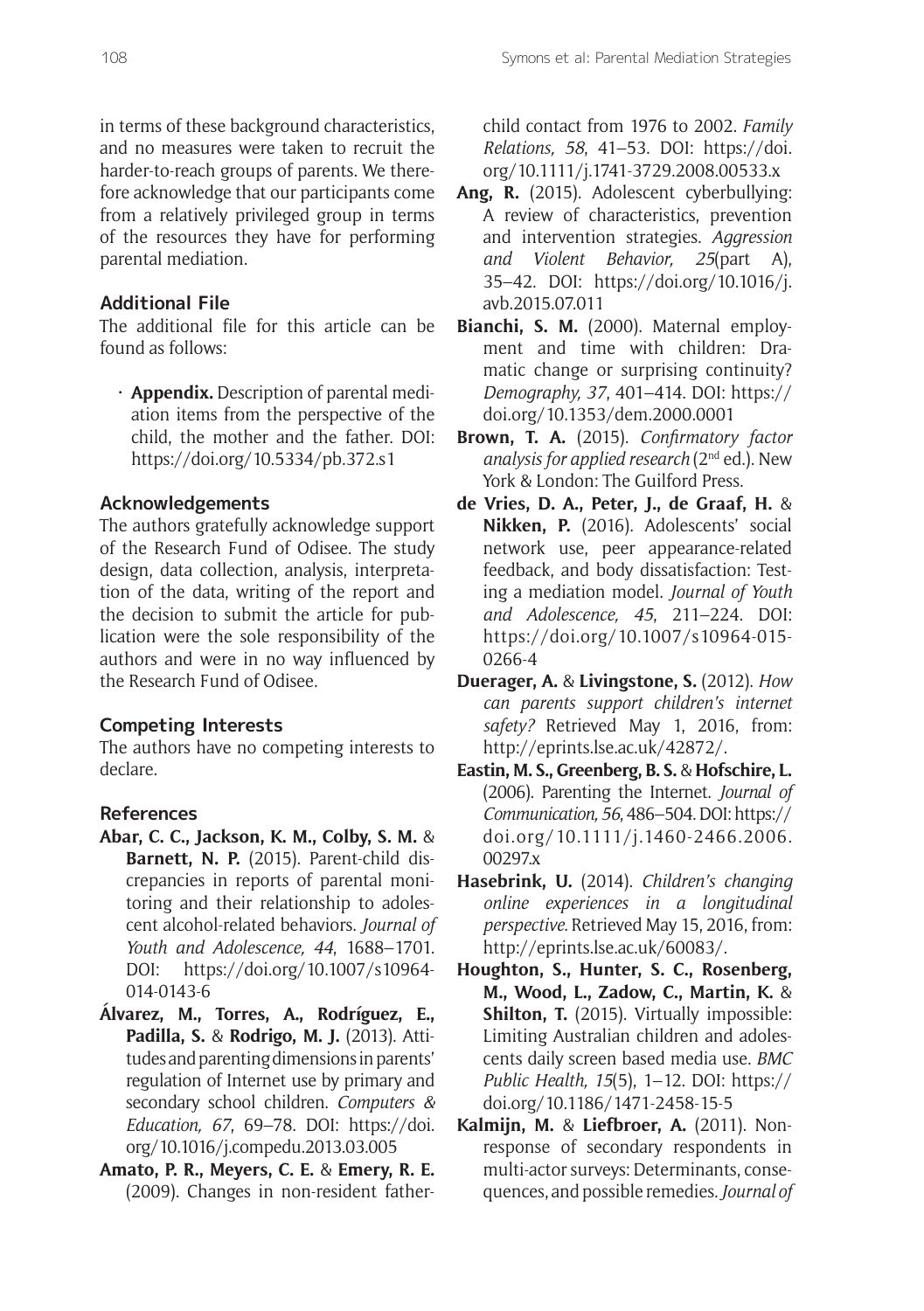*Family Issues, 32*, 735–766. DOI: [https://](https://doi.org/10.1177/0192513X10390184) [doi.org/10.1177/0192513X10390184](https://doi.org/10.1177/0192513X10390184)

- **Lee, S. J.** (2012). Parental restrictive mediation of children's Internet use: Effective for what and for whom? *New Media & Society, 15*, 466–481. DOI: [https://doi.](https://doi.org/10.1177/1461444812452412) [org/10.1177/1461444812452412](https://doi.org/10.1177/1461444812452412)
- **Lenhart, A.** & **Madden, M.** (2007). *Teens, privacy & online social networks. How teens manage their online identities and personal information in the age of MySpace*. Washington, D.C.: Pew Internet & American Life Project.
- **Liau, A. K., Khoo, A.** & **Hwa Ang, P.** (2008). Parental awareness and monitoring of adolescent Internet use. *Current Psychology, 27*, 217–233. DOI: [https://](https://doi.org/10.1007/s12144-008-9038-6) [doi.org/10.1007/s12144-008-9038-6](https://doi.org/10.1007/s12144-008-9038-6)
- Livingstone, S. (2007). Strategies of parental mediation in the media-rich home. *Computers in Human Behavior, 23*, 920–941. DOI: [https://doi.org/10.1016/j.](https://doi.org/10.1016/j.chb.2005.08.002) [chb.2005.08.002](https://doi.org/10.1016/j.chb.2005.08.002)
- **Livingstone, S.** & **Bober, M.** (2004). *UK children go online: Surveying the experiences of young people and their parents*. London: LSE Research Online.
- **Livingstone, S.** & **Helsper, E. J.** (2008). Parental mediation of children's Internet use. *Journal of Broadcasting & Electronic Media, 52*, 581–599. DOI: [https://doi.](https://doi.org/10.1080/08838150802437396) [org/10.1080/08838150802437396](https://doi.org/10.1080/08838150802437396)
- **Livingstone, S., Kalmus, V.** & **Talves, K.**  (2014) Girls' and boys' experiences of online risks and safety. In: Carter, C., Steiner, L. & McLaughlin, L. (Eds.), *The Routledge companion to media and gender*, 190–200. New York, NY: Routledge.
- **Madden, M., Lenhart, A., Cortesi, S., Gasser, U., Duggan, M., Smith, A.** & **Beaton, M.** (2013). *Teens, social media, and privacy*. Washington, D.C.: Pew Internet & American Life Project.
- **Mitchell, K. J., Finkelhor, D.** & **Wolak, J.**  (2005). Protecting youth online: Family use of filtering and blocking software. *Child Abuse & Neglect, 29*, 753–765. DOI: [https://doi.org/10.1016/j.chi](https://doi.org/10.1016/j.chiabu.2004.05.008)[abu.2004.05.008](https://doi.org/10.1016/j.chiabu.2004.05.008)
- **Nathanson, A. I.** (2001a). Mediation of children's television viewing: Working toward conceptual clarity and common understanding. In: Gudykunst, W. B. (Ed.), *Communication Yearbook 25*, 115–151. Mahwa, New Jersey: Lawrence Erlbaum Associates. DOI: [https://doi.org/10.1080](https://doi.org/10.1080/23808985.2001.11679002) [/23808985.2001.11679002](https://doi.org/10.1080/23808985.2001.11679002)
- **Nathanson, A. I.** (2001b). Parent and child perspectives on the presence and meaning of parental television mediation. *Journal of Broadcasting & Electronic Media, 45*, 201–220. DOI: [https://doi.](https://doi.org/10.1207/s15506878jobem4502_1) [org/10.1207/s15506878jobem4502\\_1](https://doi.org/10.1207/s15506878jobem4502_1)
- **Navarro, J. N.** & **Jasinski, J. L.** (2012). Going cyber: Using routine activities theory to predict cyberbullying experiences. *Sociological Spectrum, 32*, 81–94. DOI: [https://doi.org/10.1080/02732173.201](https://doi.org/10.1080/02732173.2012.628560) [2.628560](https://doi.org/10.1080/02732173.2012.628560)
- **Navarro, R., Serna, C., Martínez, V.** & **Ruiz-Oliva, R.** (2013). The role of Internet use and parental mediation on cyberbullying victimization among Spanish children from rural public schools. *European Journal of Psychology of Education, 28*, 725–745. DOI: [https://doi.](https://doi.org/10.1007/s10212-012-0137-2) [org/10.1007/s10212-012-0137-2](https://doi.org/10.1007/s10212-012-0137-2)
- **Nikken, P.** & **Jansz, J.** (2006). Parental mediation of children's videogame playing: A comparison of the reports by parents and children. *Learning, Media and Technology, 31*, 181–202. DOI: [https://doi.](https://doi.org/10.1080/17439880600756803) [org/10.1080/17439880600756803](https://doi.org/10.1080/17439880600756803)
- **Nikken, P.** & **Jansz, J.** (2013). Developing scales to measure parental mediation of young children's Internet use. *Learning, Media, and Technology, 39*, 250–266. DOI: [https://doi.org/10.1080/17439884](https://doi.org/10.1080/17439884.2013.782038) [.2013.782038](https://doi.org/10.1080/17439884.2013.782038)
- **Özgür, H.** (2016). The relationship between Internet parenting styles and Internet usage of children and adolescents. *Computers in Human Behavior, 60*, 411–424. DOI: [https://doi.org/10.1016/j.](https://doi.org/10.1016/j.chb.2016.02.081) [chb.2016.02.081](https://doi.org/10.1016/j.chb.2016.02.081)
- **Padilla-Walker, L. M., Coyne, S. M., Fraser, A. M., Dyer, W. J.** & **Yorgason, J. B.**  (2012). Parents and adolescents growing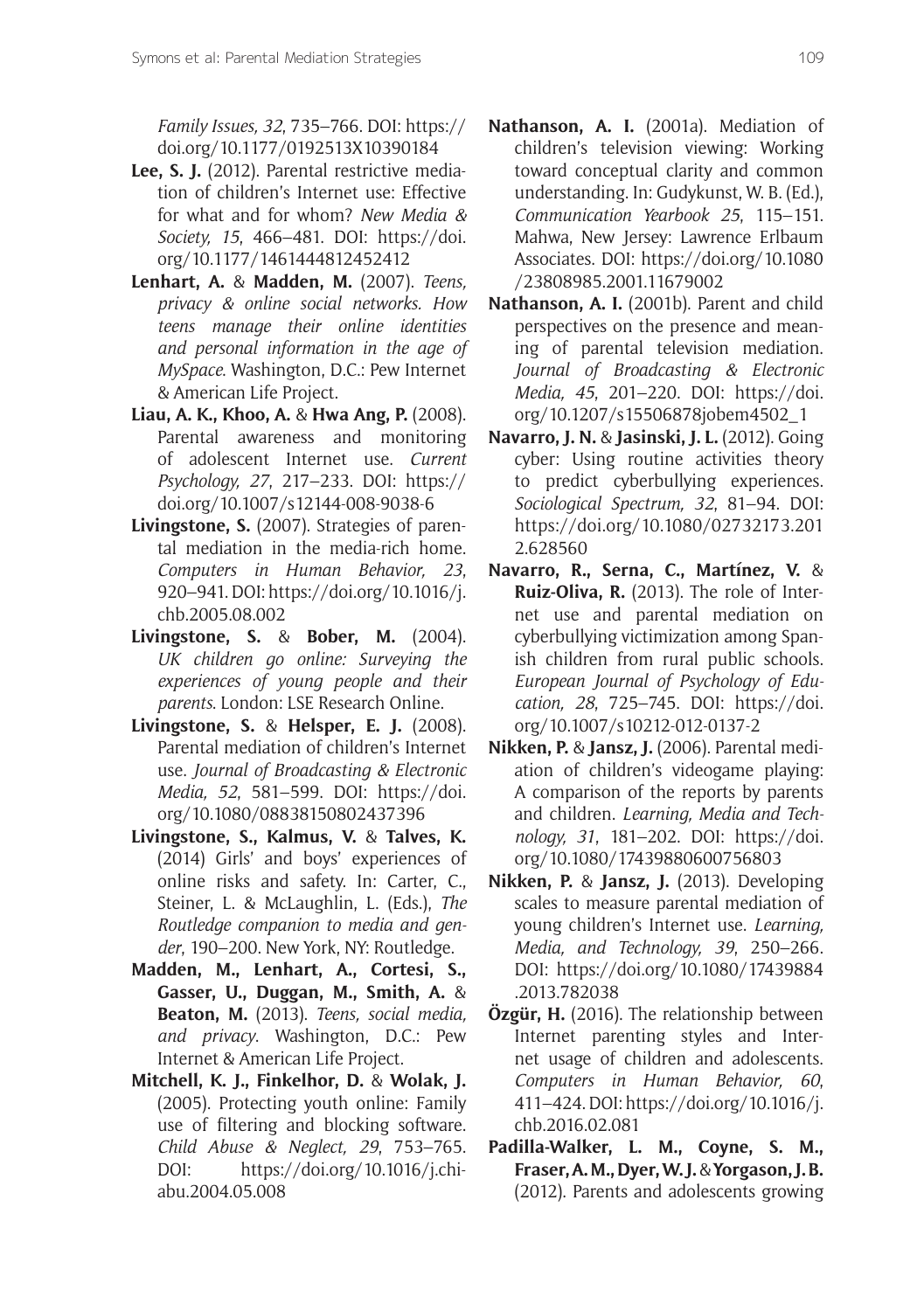up in the digital age: Latent growth curve analysis of proactive media monitoring. *Journal of Adolescence, 35*, 1153–1165. DOI: [https://doi.org/10.1016/j.adoles](https://doi.org/10.1016/j.adolescence.2012.03.005)[cence.2012.03.005](https://doi.org/10.1016/j.adolescence.2012.03.005)

- Pedersen, S. (2013). UK young adults' awareness online – is it a 'girl thing'? *Journal of Youth Studies, 16*, 404–419. DOI: [https://](https://doi.org/10.1080/13676261.2012.710741) [doi.org/10.1080/13676261.2012.710741](https://doi.org/10.1080/13676261.2012.710741)
- **Pew Research Center.** (2016). *Social media use by teens over time*. Retrieved from. [http://www.pewinternet.org/data](http://www.pewinternet.org/data-trend/teens/social-media/)[trend/teens/social-media/](http://www.pewinternet.org/data-trend/teens/social-media/)
- **Phares, V., Fields, S.** & **Kamboukos, D.**  (2009). Fathers' and mothers' involvement with their adolescents. *Journal of Child and Family Studies, 18*, 1–9. DOI: [https://doi.org/10.1007/s10826-008-](https://doi.org/10.1007/s10826-008-9200-7) [9200-7](https://doi.org/10.1007/s10826-008-9200-7)
- Ponnet, K. (2014). Financial stress, parent functioning and adolescent problem behavior: An actor-partner interdependence approach to family stress processes in low-, middle-, and high-income families. *Journal of Youth and Adolescence, 43*, 1752–1769. DOI: [https://doi.](https://doi.org/10.1007/s10964-014-0159-y) [org/10.1007/s10964-014-0159-y](https://doi.org/10.1007/s10964-014-0159-y)
- **Ponnet, K., Van Leeuwen, K., Wouters, E.**  & **Mortelmans, D.** (2015). A family system approach to investigate family-based pathways between financial stress and adolescent problem behaviour. *Journal of Research on Adolescence, 25*, 765–780. DOI: <https://doi.org/10.1111/jora.12171>
- **Ponnet, K. & Wouters, E. (2014). Stress and** mental health in families with different income levels: A strategy to collect multi-actor data. *JMIR Research Protocols, 3*(1), e1. DOI: [https://doi.org/10.2196/](https://doi.org/10.2196/resprot.2832) [resprot.2832](https://doi.org/10.2196/resprot.2832)
- **Schofield Clark, L.** (2011). Parental mediation theory for the digital age. *Communication Theory, 21*, 323–343.

DOI: [https://doi.org/10.1111/j.1468-](https://doi.org/10.1111/j.1468-2885.2011.01391.x) [2885.2011.01391.x](https://doi.org/10.1111/j.1468-2885.2011.01391.x)

- Sijtsma, K. (2009). On the use, the misuse, and the very limited usefulness of Cronbach's alpha. *Psychometrika, 74*, 107–120. DOI: [https://doi.org/10.1007/](https://doi.org/10.1007/s11336-008-9101-0) [s11336-008-9101-0](https://doi.org/10.1007/s11336-008-9101-0)
- **Sonck, N., Nikken, P.** & **de Haan, J.** (2013). Determinants of Internet mediation: A comparison of the reports by Dutch parents and children. *Journal of Children and Media, 7*, 96–113. DOI: [https://doi.org/1](https://doi.org/10.1080/17482798.2012.739806) [0.1080/17482798.2012.739806](https://doi.org/10.1080/17482798.2012.739806)
- **Tsitsika, A. K., Tzavela, E. C., Janikian, M., Ólafsson, K., Iordache, A., Schoenmakers, T. M., Tzavara, C.** & **Richardson, C.** (2014). Online social networking in adolescence: Patterns of use in six European countries and links with psychosocial functioning. *Journal of Adolescent Health, 55*, 141–147. DOI: [https://doi.org/10.1016/j.jado](https://doi.org/10.1016/j.jadohealth.2013.11.010)[health.2013.11.010](https://doi.org/10.1016/j.jadohealth.2013.11.010)
- **Valcke, M., Bonte, S., De Wever, B.** & **Rots, I.** (2010). Internet parenting styles and the impact on Internet use of primary school children. *Computers & Education, 55*, 454–464. DOI: [https://](https://doi.org/10.1016/j.compedu.2010.02.009) [doi.org/10.1016/j.compedu.2010.02.009](https://doi.org/10.1016/j.compedu.2010.02.009)
- **Valkenburg, P. M., Krcmar, M., Peeters, A. L.** & **Marseille, N. M.** (1999). Developing a scale to assess three styles of television mediation: "instructive mediation," "restrictive mediation," and "social coviewing." *Journal of Broadcasting and Electronic Media, 43*, 52–66. DOI: [https://](https://doi.org/10.1080/08838159909364474) [doi.org/10.1080/08838159909364474](https://doi.org/10.1080/08838159909364474)
- **Wang, R., Bianchi, S. M.** & **Raley, S. B.**  (2005). Teenagers' Internet use and family rules: A research note. *Journal of Marriage and Family, 67*, 1249–1258. DOI: [https://doi.org/10.1111/j.1741-](https://doi.org/10.1111/j.1741-3737.2005.00214.x) [3737.2005.00214.x](https://doi.org/10.1111/j.1741-3737.2005.00214.x)